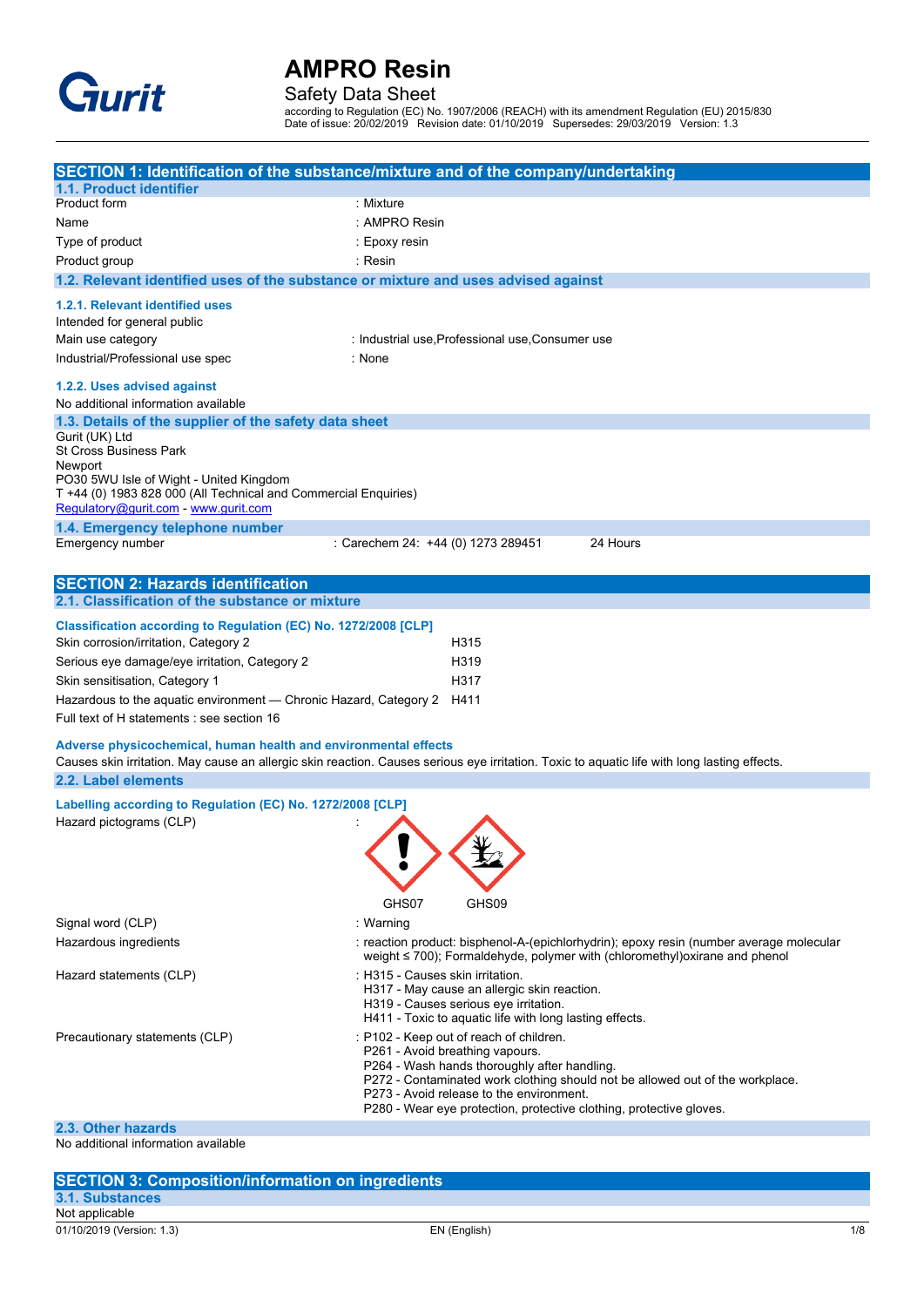### Safety Data Sheet

according to Regulation (EC) No. 1907/2006 (REACH) with its amendment Regulation (EU) 2015/830

#### **3.2. Mixtures**

| <b>Name</b>                                                                                                  | <b>Product identifier</b>                                                                               | $\frac{9}{6}$                                                                 | <b>Classification according to</b><br><b>Regulation (EC) No.</b><br>1272/2008 [CLP]                               |  |
|--------------------------------------------------------------------------------------------------------------|---------------------------------------------------------------------------------------------------------|-------------------------------------------------------------------------------|-------------------------------------------------------------------------------------------------------------------|--|
| reaction product: bisphenol-A-(epichlorhydrin); epoxy<br>resin (number average molecular weight $\leq 700$ ) | (CAS-No.) 1675-54-3<br>(EC-No.) 500-033-5<br>(EC Index-No.) 603-074-00-8<br>(REACH-no) 01-2119456619-26 | $>= 50$                                                                       | Skin Irrit. 2, H315<br>Eye Irrit. 2, H319<br>Skin Sens. 1, H317<br>Aquatic Chronic 2, H411                        |  |
| Formaldehyde, polymer with (chloromethyl) oxirane<br>and phenol                                              | (CAS-No.) 9003-36-5<br>(EC-No.) 500-006-8<br>(REACH-no) 01-2119454392-40                                | $10 - 25$                                                                     | Skin Irrit. 2. H315<br>Skin Sens. 1, H317<br>Aquatic Acute Not classified<br>Aquatic Chronic 2, H411              |  |
| benzyl alcohol                                                                                               | (CAS-No.) 100-51-6<br>(EC-No.) 202-859-9<br>(EC Index-No.) 603-057-00-5<br>(REACH-no) 01-2119492630-38  | $10 - 25$                                                                     | Acute Tox. 4 (Oral), H302<br>Acute Tox. 4 (Dermal), H312<br>Acute Tox. 4 (Inhalation), H332<br>Eye Irrit. 2, H319 |  |
| <b>Specific concentration limits:</b>                                                                        |                                                                                                         |                                                                               |                                                                                                                   |  |
| <b>Name</b>                                                                                                  | <b>Product identifier</b>                                                                               | <b>Specific concentration limits</b>                                          |                                                                                                                   |  |
| reaction product: bisphenol-A-(epichlorhydrin); epoxy<br>resin (number average molecular weight $\leq 700$ ) | (CAS-No.) 1675-54-3<br>(EC-No.) 500-033-5<br>(EC Index-No.) 603-074-00-8                                | $5 = < C < 100$ ) Skin Irrit. 2, H315<br>$5 = < C < 100$ ) Eye Irrit. 2, H319 |                                                                                                                   |  |

Full text of H-statements: see section 16

| <b>SECTION 4: First aid measures</b>                                            |                                                                                                                                                                                     |
|---------------------------------------------------------------------------------|-------------------------------------------------------------------------------------------------------------------------------------------------------------------------------------|
| 4.1. Description of first aid measures                                          |                                                                                                                                                                                     |
| First-aid measures after inhalation                                             | : Remove person to fresh air and keep comfortable for breathing.                                                                                                                    |
| First-aid measures after skin contact                                           | : Wash skin with plenty of water. Take off contaminated clothing. If skin irritation or rash<br>occurs: Get medical advice/attention.                                               |
| First-aid measures after eye contact                                            | : Rinse cautiously with water for several minutes. Remove contact lenses, if present and<br>easy to do. Continue rinsing. If eye irritation persists: Get medical advice/attention. |
| First-aid measures after ingestion                                              | : Call a poison center or a doctor if you feel unwell.                                                                                                                              |
| 4.2. Most important symptoms and effects, both acute and delayed                |                                                                                                                                                                                     |
| Symptoms/effects after skin contact                                             | : Irritation. May cause an allergic skin reaction.                                                                                                                                  |
| Symptoms/effects after eye contact                                              | : Eve irritation.                                                                                                                                                                   |
| 4.3. Indication of any immediate medical attention and special treatment needed |                                                                                                                                                                                     |

(REACH-no) 01-2119456619-26

Treat symptomatically.

| <b>SECTION 5: Firefighting measures</b>                    |                                                                                                                                             |
|------------------------------------------------------------|---------------------------------------------------------------------------------------------------------------------------------------------|
| 5.1. Extinguishing media                                   |                                                                                                                                             |
| Suitable extinguishing media                               | : Water spray. Dry powder. Foam. Carbon dioxide.                                                                                            |
| Unsuitable extinguishing media                             | : Do not use a heavy water stream.                                                                                                          |
| 5.2. Special hazards arising from the substance or mixture |                                                                                                                                             |
| Hazardous decomposition products in case of fire           | : Toxic fumes may be released.                                                                                                              |
| 5.3. Advice for firefighters                               |                                                                                                                                             |
| Protection during firefighting                             | : Do not attempt to take action without suitable protective equipment. Self-contained<br>breathing apparatus. Complete protective clothing. |
| Other information                                          | : Collect contaminated fire fighting water seperately. It must not enter drains.                                                            |

| <b>SECTION 6: Accidental release measures</b>                                                                         |                                                                                                                                                                |
|-----------------------------------------------------------------------------------------------------------------------|----------------------------------------------------------------------------------------------------------------------------------------------------------------|
| 6.1. Personal precautions, protective equipment and emergency procedures                                              |                                                                                                                                                                |
| 6.1.1. For non-emergency personnel                                                                                    |                                                                                                                                                                |
| Emergency procedures                                                                                                  | : Ventilate spillage area. Avoid contact with skin and eyes. Avoid breathing vapours.                                                                          |
| 6.1.2. For emergency responders                                                                                       |                                                                                                                                                                |
| Protective equipment                                                                                                  | : Do not attempt to take action without suitable protective equipment. For further information<br>refer to section 8: "Exposure controls/personal protection". |
| Emergency procedures                                                                                                  | : Ventilate area.                                                                                                                                              |
| <b>6.2. Environmental precautions</b>                                                                                 |                                                                                                                                                                |
| Acceld with a result in the computation in All-MC computation of Result in a reason of computation in the computation |                                                                                                                                                                |

Avoid release to the environment. Notify authorities if liquid enters sewers or public waters.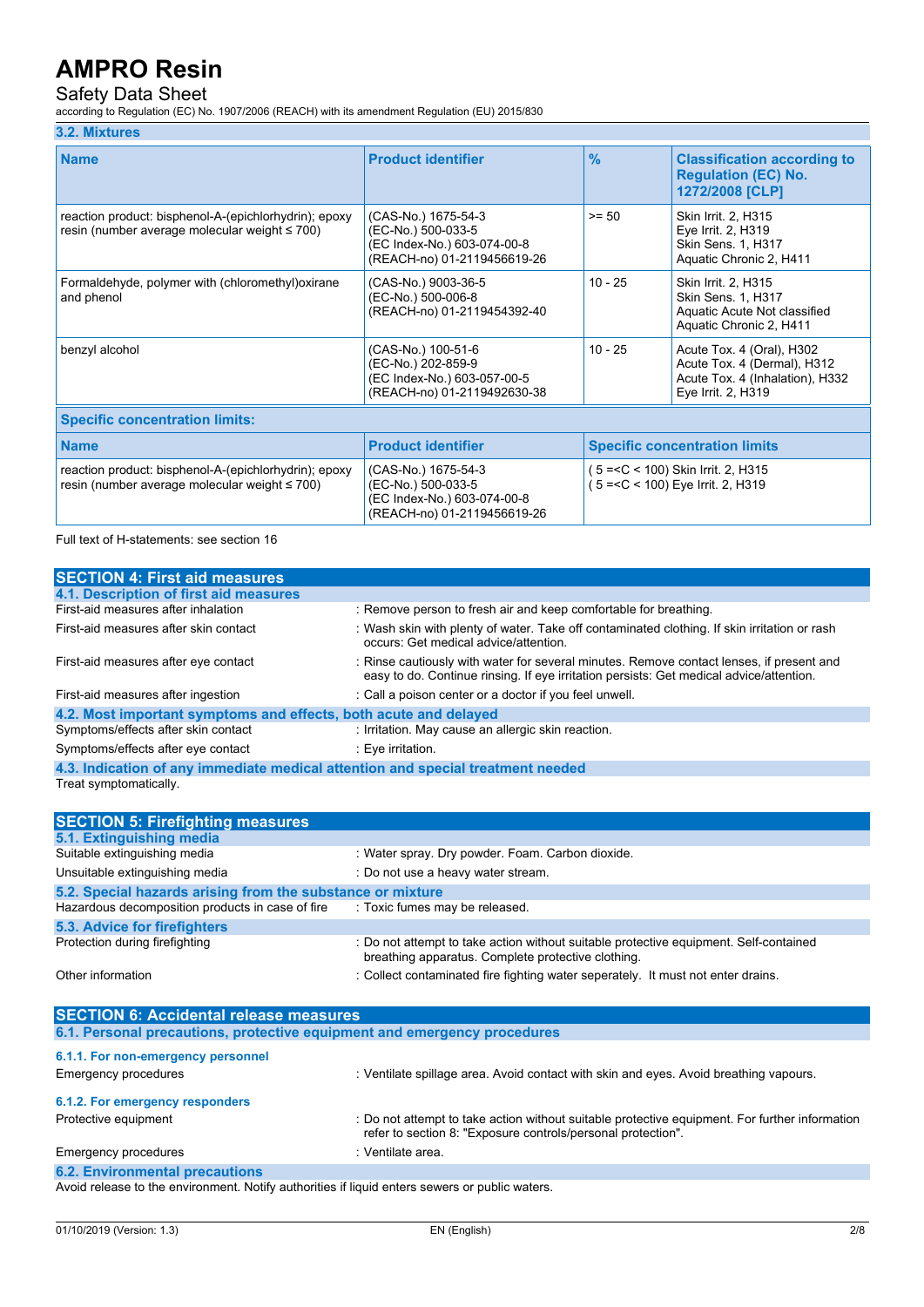### Safety Data Sheet

according to Regulation (EC) No. 1907/2006 (REACH) with its amendment Regulation (EU) 2015/830

| 6.3. Methods and material for containment and cleaning up |                                                                 |  |  |
|-----------------------------------------------------------|-----------------------------------------------------------------|--|--|
| For containment                                           | : Collect spillage.                                             |  |  |
| Methods for cleaning up                                   | : Take up liquid spill into absorbent material.                 |  |  |
| Other information                                         | : Dispose of materials or solid residues at an authorized site. |  |  |
| <b>6.4. Reference to other sections</b>                   |                                                                 |  |  |

For further information refer to section 13. For further information refer to section 8: "Exposure controls/personal protection".

| <b>SECTION 7: Handling and storage</b>                            |                                                                                                                                                                                                                                                                                                                                                                                                                       |
|-------------------------------------------------------------------|-----------------------------------------------------------------------------------------------------------------------------------------------------------------------------------------------------------------------------------------------------------------------------------------------------------------------------------------------------------------------------------------------------------------------|
| 7.1. Precautions for safe handling                                |                                                                                                                                                                                                                                                                                                                                                                                                                       |
| Precautions for safe handling                                     | : Ensure good ventilation of the work station. Avoid contact with skin and eyes. Wear<br>personal protective equipment. Avoid breathing vapours.                                                                                                                                                                                                                                                                      |
| Hygiene measures                                                  | : Wash contaminated clothing before reuse. Contaminated work clothing should not be<br>allowed out of the workplace. Do not eat, drink or smoke when using this product. Always<br>wash hands after handling the product. Separate working clothes from town clothes.<br>Launder separately. Wash hands and other exposed areas with mild soap and water<br>before eating, drinking or smoking and when leaving work. |
| 7.2. Conditions for safe storage, including any incompatibilities |                                                                                                                                                                                                                                                                                                                                                                                                                       |
| Storage conditions                                                | : Store in a well-ventilated place. Keep cool.                                                                                                                                                                                                                                                                                                                                                                        |
| Maximum storage period                                            | : 2 year                                                                                                                                                                                                                                                                                                                                                                                                              |
| Storage temperature                                               | $\therefore$ $\leq$ 30 °C Storage at elevated temperatures may cause pressure build-up in sealed<br>containers                                                                                                                                                                                                                                                                                                        |
| Storage area                                                      | : Store away from heat. Store in a well-ventilated place.                                                                                                                                                                                                                                                                                                                                                             |
| Special rules on packaging                                        | : Keep only in original container.                                                                                                                                                                                                                                                                                                                                                                                    |
| 7.3. Specific end use(s)                                          |                                                                                                                                                                                                                                                                                                                                                                                                                       |
| No additional information available                               |                                                                                                                                                                                                                                                                                                                                                                                                                       |

| <b>SECTION 8: Exposure controls/personal protection</b> |
|---------------------------------------------------------|
| 8.1. Control parameters                                 |
| No additional information available                     |
| 8.2. Exposure controls                                  |
| Appropriate engineering controls:                       |

Ensure good ventilation of the work station.

#### **Personal protective equipment:**

Safety glasses.

| Hand protection:                                                                                                                                                                   |                      |                   |                                                         |  |        |                   |  |
|------------------------------------------------------------------------------------------------------------------------------------------------------------------------------------|----------------------|-------------------|---------------------------------------------------------|--|--------|-------------------|--|
| Protective gloves                                                                                                                                                                  |                      |                   |                                                         |  |        |                   |  |
| <b>Type</b>                                                                                                                                                                        | <b>Material</b>      | <b>Permeation</b> | Thickness (mm)<br><b>Penetration</b><br><b>Standard</b> |  |        |                   |  |
| Disposable gloves                                                                                                                                                                  | Nitrile rubber (NBR) |                   |                                                         |  |        | <b>EN ISO 374</b> |  |
| Eye protection:                                                                                                                                                                    |                      |                   |                                                         |  |        |                   |  |
| Safety glasses                                                                                                                                                                     |                      |                   |                                                         |  |        |                   |  |
| Skin and body protection:                                                                                                                                                          |                      |                   |                                                         |  |        |                   |  |
| Wear suitable protective clothing                                                                                                                                                  |                      |                   |                                                         |  |        |                   |  |
| <b>Standard</b><br>Type                                                                                                                                                            |                      |                   |                                                         |  |        |                   |  |
| Tyvek® Gown/Coveralls                                                                                                                                                              | EN 13034             |                   |                                                         |  |        |                   |  |
| <b>Respiratory protection:</b>                                                                                                                                                     |                      |                   |                                                         |  |        |                   |  |
| In case of insufficient ventilation, wear suitable respiratory equipment. Where exposure through inhalation may occur from use, respiratory<br>protection equipment is recommended |                      |                   |                                                         |  |        |                   |  |
| <b>Device</b>                                                                                                                                                                      | <b>Filter type</b>   |                   | <b>Condition</b><br><b>Standard</b>                     |  |        |                   |  |
| Disposable half mask                                                                                                                                                               | Gas/vapour filter    |                   | Vapour protection                                       |  | EN 405 |                   |  |

### **Personal protective equipment symbol(s):**

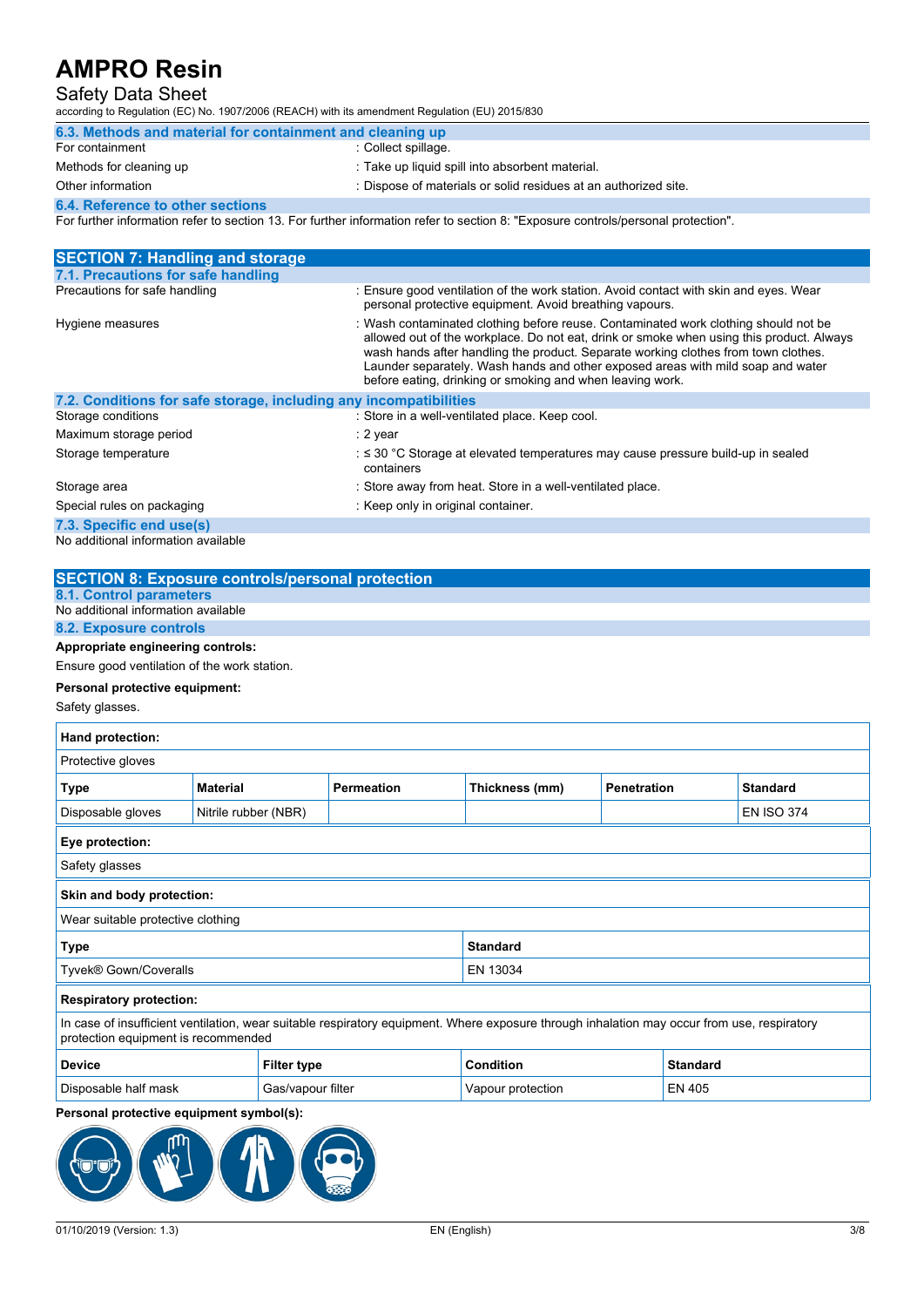### Safety Data Sheet

according to Regulation (EC) No. 1907/2006 (REACH) with its amendment Regulation (EU) 2015/830

#### **Environmental exposure controls:**

Avoid release to the environment.

#### **Other information:**

Industrial and professional. Perform risk assessment prior to use. Do not eat, drink or smoke when using this product.

| <b>SECTION 9: Physical and chemical properties</b>         |                                                       |
|------------------------------------------------------------|-------------------------------------------------------|
| 9.1. Information on basic physical and chemical properties |                                                       |
| Physical state                                             | : Liquid                                              |
| Appearance                                                 | : Colorless liquid.                                   |
| Colour                                                     | : clear.                                              |
| Odour                                                      | : characteristic.                                     |
| Odour threshold                                            | : No data available                                   |
| рH                                                         | : $\approx 6$                                         |
| Relative evaporation rate (butylacetate=1)                 | : No data available                                   |
| Melting point                                              | : Not applicable                                      |
| Freezing point                                             | : No data available                                   |
| Boiling point                                              | : No data available                                   |
| Flash point                                                | : > 93 °C Estimated on the basis of the constituents: |
| Auto-ignition temperature                                  | : No data available                                   |
| Decomposition temperature                                  | : No data available                                   |
| Flammability (solid, gas)                                  | : Not applicable                                      |
| Vapour pressure                                            | : No data available                                   |
| Relative vapour density at 20 °C                           | : No data available                                   |
| Relative density                                           | : No data available                                   |
| Density                                                    | : 1.16 $q/cm^{3}$                                     |
| Solubility                                                 | : No data available                                   |
| Log Pow                                                    | : No data available                                   |
| Viscosity, kinematic                                       | : 456.034 mm <sup>2</sup> /s                          |
| Viscosity, dynamic                                         | : 529 cP $25^{\circ}$ C                               |
| Explosive properties                                       | : No data available                                   |
| Oxidising properties                                       | : No data available                                   |
| <b>Explosive limits</b>                                    | : No data available                                   |
| 9.2. Other information                                     |                                                       |

| <b>SECTION 10: Stability and reactivity</b>                                                                  |
|--------------------------------------------------------------------------------------------------------------|
| <b>10.1. Reactivity</b>                                                                                      |
| The product is non-reactive under normal conditions of use, storage and transport. Product is not explosive. |
| <b>10.2. Chemical stability</b>                                                                              |
| Stable under normal conditions.                                                                              |
| 10.3. Possibility of hazardous reactions                                                                     |
| No dangerous reactions known under normal conditions of use.                                                 |
| 10.4. Conditions to avoid                                                                                    |
| None under recommended storage and handling conditions (see section 7).                                      |
| 10.5. Incompatible materials                                                                                 |
| No additional information available                                                                          |
| 10.6. Hazardous decomposition products                                                                       |
| Under normal conditions of storage and use, hazardous decomposition products should not be produced.         |
|                                                                                                              |
| <b>SECTION 11: Toxicological information</b>                                                                 |

| <b>ULUTTURE ITALIANOVIOGIUMI IIIIUI IIIUIIUI</b>                                                                |                  |  |  |
|-----------------------------------------------------------------------------------------------------------------|------------------|--|--|
| 11.1. Information on toxicological effects                                                                      |                  |  |  |
| Acute toxicity (oral)                                                                                           | : Not classified |  |  |
| Acute toxicity (dermal)                                                                                         | : Not classified |  |  |
| Acute toxicity (inhalation)                                                                                     | : Not classified |  |  |
| reaction product: bisphenol-A-(epichlorhydrin); epoxy resin (number average molecular weight ≤ 700) (1675-54-3) |                  |  |  |
| LD50 oral rat                                                                                                   | 11400 mg/kg      |  |  |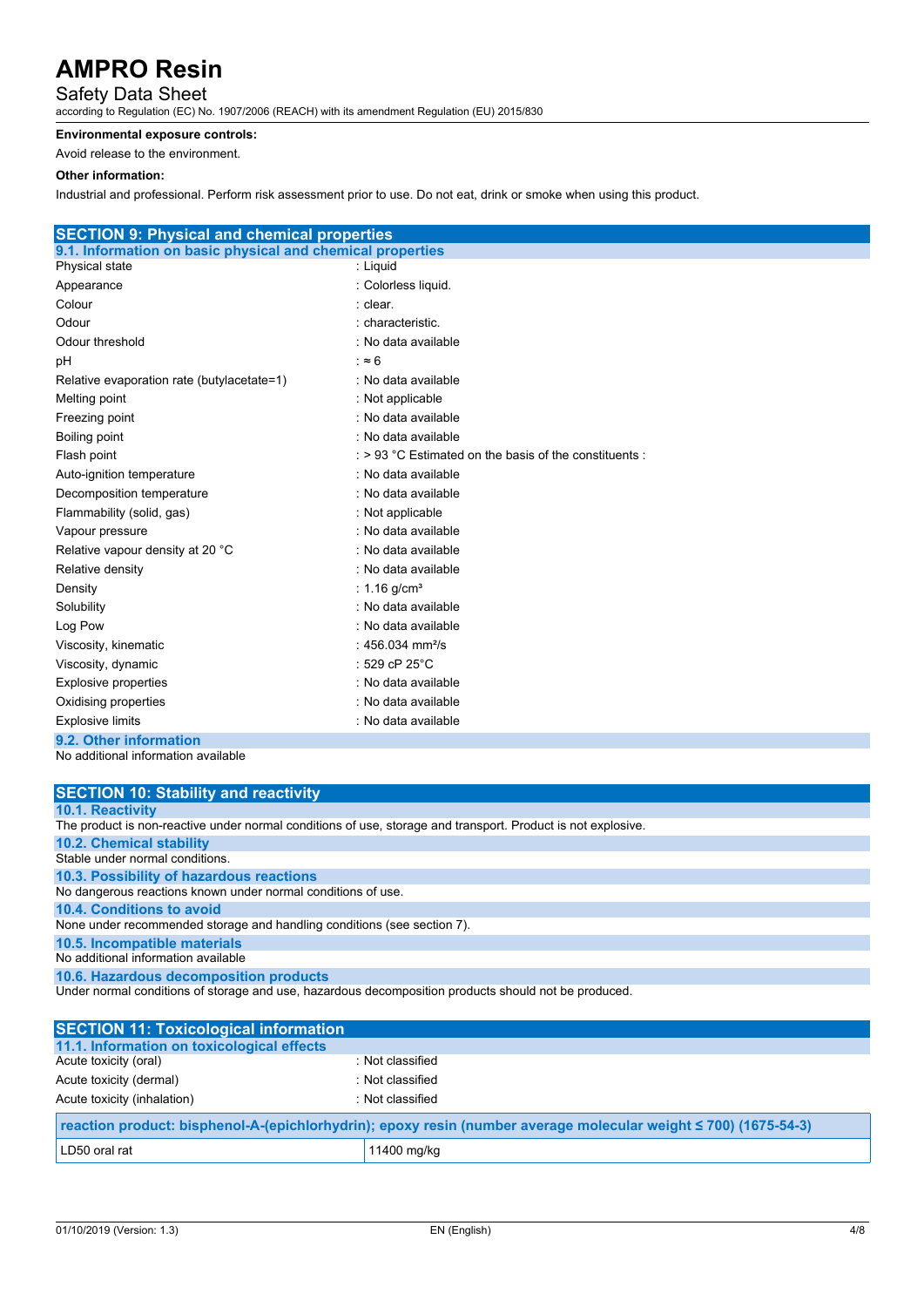### Safety Data Sheet

according to Regulation (EC) No. 1907/2006 (REACH) with its amendment Regulation (EU) 2015/830

| <b>Formaldehyde, polymer with (chloromethyl) oxirane and phenol (9003-36-5)</b> |                 |  |
|---------------------------------------------------------------------------------|-----------------|--|
| LD50 oral rat                                                                   | $> 10000$ mg/kg |  |
| LD50 dermal rat                                                                 | $>$ 2000 mg/kg  |  |

| benzyl alcohol (100-51-6)         |                                        |
|-----------------------------------|----------------------------------------|
| LD50 oral rat                     | 1230 mg/kg                             |
| LD50 dermal rabbit                | $2$ g/kg                               |
| LC50 inhalation rat (mg/l)        | 8.8 mg/l/4h                            |
| Skin corrosion/irritation         | : Causes skin irritation.              |
|                                   | $pH: \approx 6$                        |
| Serious eye damage/irritation     | : Causes serious eye irritation.       |
|                                   | $pH: \approx 6$                        |
| Respiratory or skin sensitisation | : May cause an allergic skin reaction. |
| Germ cell mutagenicity            | : Not classified                       |
| Carcinogenicity                   | : Not classified                       |
| Reproductive toxicity             | : Not classified                       |
| STOT-single exposure              | : Not classified                       |
| STOT-repeated exposure            | : Not classified                       |
| Aspiration hazard                 | : Not classified                       |
| <b>AMPRO Resin</b>                |                                        |
| Viscosity, kinematic              | 456.034 mm <sup>2</sup> /s             |

| <b>SECTION 12: Ecological information</b>                                |                                                                                                                 |  |  |
|--------------------------------------------------------------------------|-----------------------------------------------------------------------------------------------------------------|--|--|
| 12.1. Toxicity                                                           |                                                                                                                 |  |  |
| Ecology - general                                                        | : Toxic to aquatic life with long lasting effects.                                                              |  |  |
| Acute aquatic toxicity                                                   | : Not classified                                                                                                |  |  |
| Chronic aquatic toxicity                                                 | : Toxic to aquatic life with long lasting effects.                                                              |  |  |
|                                                                          | reaction product: bisphenol-A-(epichlorhydrin); epoxy resin (number average molecular weight ≤ 700) (1675-54-3) |  |  |
| LC50 fish 1                                                              | $1.5$ mg/l                                                                                                      |  |  |
| LC50 fish 2                                                              | $2$ mg/l                                                                                                        |  |  |
|                                                                          |                                                                                                                 |  |  |
| Formaldehyde, polymer with (chloromethyl) oxirane and phenol (9003-36-5) |                                                                                                                 |  |  |
| LC50 fish 1                                                              | $< 1$ mg/l                                                                                                      |  |  |
|                                                                          |                                                                                                                 |  |  |
| benzyl alcohol (100-51-6)                                                |                                                                                                                 |  |  |
| LC50 fish 1                                                              | 460 mg/l (Exposure time: 96 h - Species: Pimephales promelas [static])                                          |  |  |
| EC50 Daphnia 1                                                           | 23 mg/l (Exposure time: 48 h - Species: water flea)                                                             |  |  |
| EC50 72h algae (1)                                                       | 700 mg/l                                                                                                        |  |  |
| 12.2. Persistence and degradability                                      |                                                                                                                 |  |  |
|                                                                          |                                                                                                                 |  |  |

| reaction product: bisphenol-A-(epichlorhydrin); epoxy resin (number average molecular weight ≤ 700) (1675-54-3) |  |  |  |
|-----------------------------------------------------------------------------------------------------------------|--|--|--|
| Persistence and degradability<br>May cause long-term adverse effects in the environment.                        |  |  |  |
| 12.3. Bioaccumulative potential                                                                                 |  |  |  |
| reaction product: bisphenol-A-(epichlorhydrin); epoxy resin (number average molecular weight ≤ 700) (1675-54-3) |  |  |  |
| Bioaccumulative potential<br>Not established.                                                                   |  |  |  |

| benzyl alcohol (100-51-6)                |     |  |
|------------------------------------------|-----|--|
| Log Pow                                  | 1.1 |  |
| 12.4. Mobility in soil                   |     |  |
| No additional information available      |     |  |
| 12.5. Results of PBT and vPvB assessment |     |  |
| No additional information available      |     |  |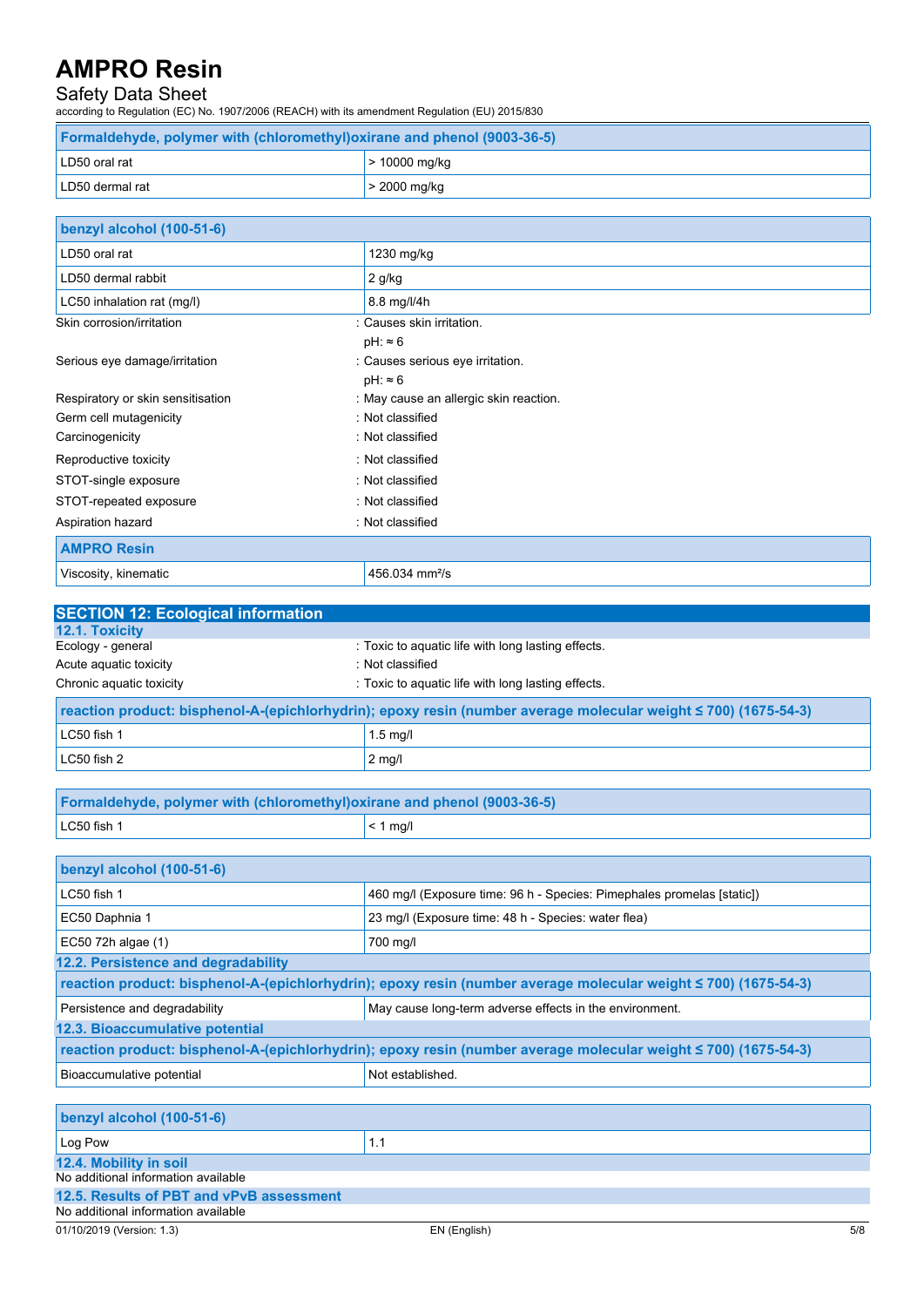Safety Data Sheet

according to Regulation (EC) No. 1907/2006 (REACH) with its amendment Regulation (EU) 2015/830

## **12.6. Other adverse effects**

| <b>SECTION 13: Disposal considerations</b> |                                                                                                                |
|--------------------------------------------|----------------------------------------------------------------------------------------------------------------|
| 13.1. Waste treatment methods              |                                                                                                                |
| Regional legislation (waste)               | : Disposal must be done according to official regulations.                                                     |
| Waste treatment methods                    | : Dispose of contents/container in accordance with licensed collector's sorting instructions.                  |
| Product/Packaging disposal recommendations | : Avoid release to the environment. Dispose in a safe manner in accordance with<br>local/national regulations. |
| Ecology - waste materials                  | : Avoid release to the environment.                                                                            |
| European List of Waste (LoW) code          | : 08 04 09* - waste adhesives and sealants containing organic solvents or other dangerous<br>substances        |

| <b>SECTION 14: Transport information</b><br>In accordance with ADR / IATA / IMDG                                                                                                                                                                                                                               |                                                                                                                                                                                                                                                                                                                                  |                                                                                                                                                                                                                                                     |  |
|----------------------------------------------------------------------------------------------------------------------------------------------------------------------------------------------------------------------------------------------------------------------------------------------------------------|----------------------------------------------------------------------------------------------------------------------------------------------------------------------------------------------------------------------------------------------------------------------------------------------------------------------------------|-----------------------------------------------------------------------------------------------------------------------------------------------------------------------------------------------------------------------------------------------------|--|
| <b>ADR</b>                                                                                                                                                                                                                                                                                                     | <b>IMDG</b>                                                                                                                                                                                                                                                                                                                      | <b>IATA</b>                                                                                                                                                                                                                                         |  |
| 14.1. UN number                                                                                                                                                                                                                                                                                                |                                                                                                                                                                                                                                                                                                                                  |                                                                                                                                                                                                                                                     |  |
| <b>UN 3082</b>                                                                                                                                                                                                                                                                                                 | <b>UN 3082</b>                                                                                                                                                                                                                                                                                                                   |                                                                                                                                                                                                                                                     |  |
|                                                                                                                                                                                                                                                                                                                |                                                                                                                                                                                                                                                                                                                                  | <b>UN 3082</b>                                                                                                                                                                                                                                      |  |
| 14.2. UN proper shipping name                                                                                                                                                                                                                                                                                  |                                                                                                                                                                                                                                                                                                                                  |                                                                                                                                                                                                                                                     |  |
| <b>ENVIRONMENTALLY</b><br><b>HAZARDOUS</b><br>SUBSTANCE, LIQUID,<br><b>N.O.S.</b>                                                                                                                                                                                                                              | <b>ENVIRONMENTALLY</b><br><b>HAZARDOUS</b><br>SUBSTANCE, LIQUID,<br>N.O.S.                                                                                                                                                                                                                                                       | Environmentally hazardous substance, liquid, n.o.s.                                                                                                                                                                                                 |  |
| <b>Transport document description</b>                                                                                                                                                                                                                                                                          |                                                                                                                                                                                                                                                                                                                                  |                                                                                                                                                                                                                                                     |  |
| <b>UN 3082</b><br><b>ENVIRONMENTALLY</b><br><b>HAZARDOUS</b><br>SUBSTANCE, LIQUID,<br>N.O.S. (reaction product:<br>bisphenol-A-<br>(epichlorhydrin); epoxy<br>resin (number average<br>molecular weight $\leq 700$ );<br>Formaldehyde, polymer<br>with (chloromethyl) oxirane<br>and phenol), $9$ , III, $(-)$ | <b>UN 3082</b><br><b>ENVIRONMENTALLY</b><br><b>HAZARDOUS</b><br>SUBSTANCE, LIQUID,<br>N.O.S. (reaction product:<br>bisphenol-A-<br>(epichlorhydrin); epoxy<br>resin (number average<br>molecular weight $\leq 700$ );<br>Formaldehyde, polymer<br>with (chloromethyl) oxirane<br>and phenol), 9, III, MARINE<br><b>POLLUTANT</b> | UN 3082 Environmentally hazardous substance, liquid, n.o.s. (reaction product:<br>bisphenol-A-(epichlorhydrin); epoxy resin (number average molecular weight $\leq 700$ );<br>Formaldehyde, polymer with (chloromethyl) oxirane and phenol), 9, III |  |
| 14.3. Transport hazard class(es)                                                                                                                                                                                                                                                                               |                                                                                                                                                                                                                                                                                                                                  |                                                                                                                                                                                                                                                     |  |
| 9                                                                                                                                                                                                                                                                                                              | 9                                                                                                                                                                                                                                                                                                                                | 9                                                                                                                                                                                                                                                   |  |
|                                                                                                                                                                                                                                                                                                                |                                                                                                                                                                                                                                                                                                                                  |                                                                                                                                                                                                                                                     |  |
| 14.4. Packing group                                                                                                                                                                                                                                                                                            |                                                                                                                                                                                                                                                                                                                                  |                                                                                                                                                                                                                                                     |  |
| Ш                                                                                                                                                                                                                                                                                                              | Ш                                                                                                                                                                                                                                                                                                                                | $\mathbf{III}$                                                                                                                                                                                                                                      |  |
| <b>14.5. Environmental hazards</b>                                                                                                                                                                                                                                                                             |                                                                                                                                                                                                                                                                                                                                  |                                                                                                                                                                                                                                                     |  |
| Dangerous for the<br>environment: Yes                                                                                                                                                                                                                                                                          | Dangerous for the<br>environment: Yes<br>Marine pollutant: Yes                                                                                                                                                                                                                                                                   | Dangerous for the environment: Yes                                                                                                                                                                                                                  |  |
| No supplementary information available                                                                                                                                                                                                                                                                         |                                                                                                                                                                                                                                                                                                                                  |                                                                                                                                                                                                                                                     |  |
| 14.6. Special precautions for user                                                                                                                                                                                                                                                                             |                                                                                                                                                                                                                                                                                                                                  |                                                                                                                                                                                                                                                     |  |
| <b>Overland transport</b>                                                                                                                                                                                                                                                                                      |                                                                                                                                                                                                                                                                                                                                  |                                                                                                                                                                                                                                                     |  |
| Classification code (ADR)                                                                                                                                                                                                                                                                                      | : M6                                                                                                                                                                                                                                                                                                                             |                                                                                                                                                                                                                                                     |  |
| Special provisions (ADR)                                                                                                                                                                                                                                                                                       |                                                                                                                                                                                                                                                                                                                                  | : 274, 335, 375, 601                                                                                                                                                                                                                                |  |
| Limited quantities (ADR)                                                                                                                                                                                                                                                                                       | : 5I                                                                                                                                                                                                                                                                                                                             |                                                                                                                                                                                                                                                     |  |
| Excepted quantities (ADR)                                                                                                                                                                                                                                                                                      | : E1                                                                                                                                                                                                                                                                                                                             |                                                                                                                                                                                                                                                     |  |
| Packing instructions (ADR)<br>: P001, IBC03, LP01, R001                                                                                                                                                                                                                                                        |                                                                                                                                                                                                                                                                                                                                  |                                                                                                                                                                                                                                                     |  |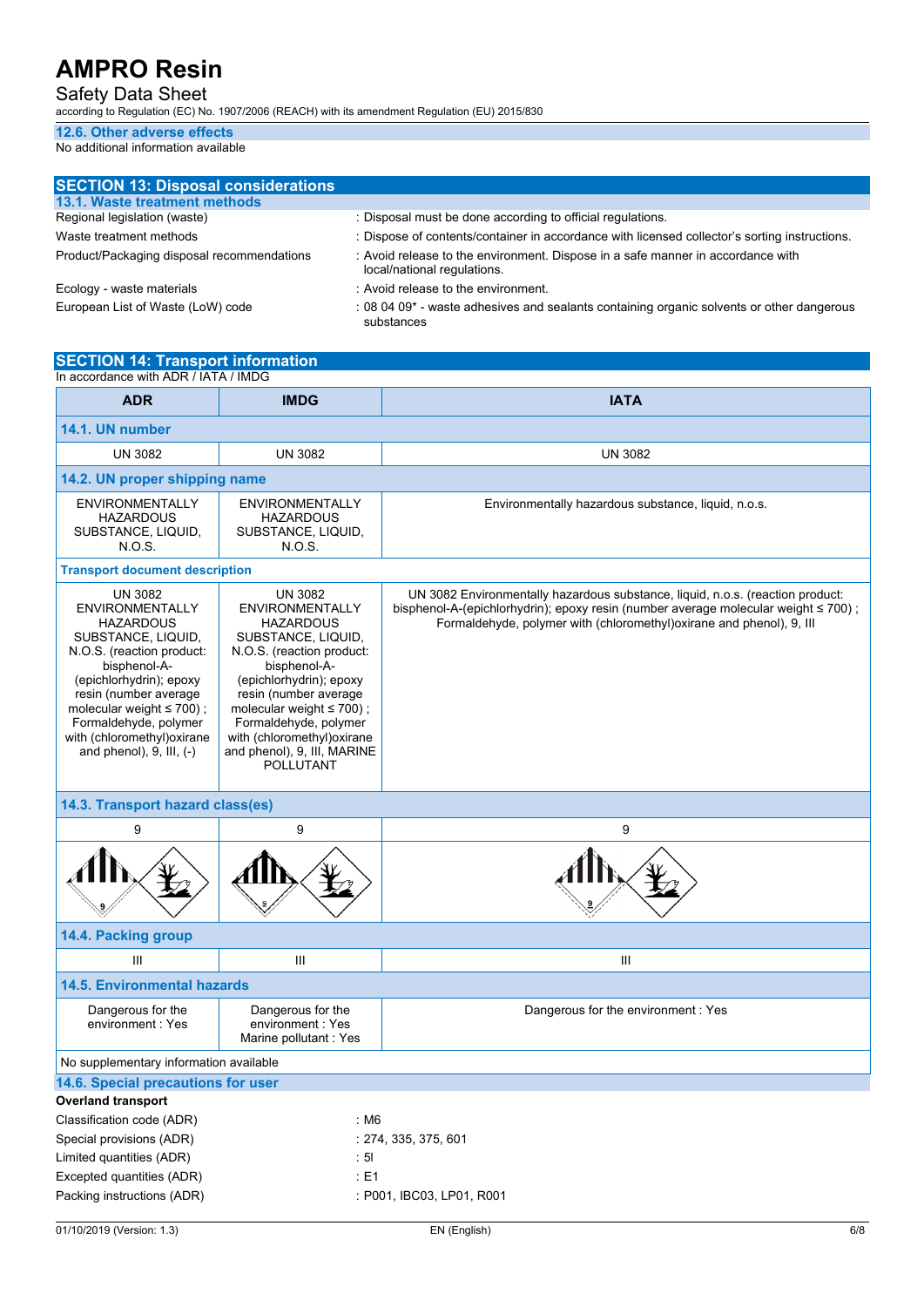## Safety Data Sheet

1907/2006 (REACH) with its amendment Regulation (EU) 2015/830

| according to Regulation (EC) No. 1907/2000 (REACH) with its amendment Regulation ( |                   |
|------------------------------------------------------------------------------------|-------------------|
| Special packing provisions (ADR)                                                   | $:$ PP1           |
| Mixed packing provisions (ADR)                                                     | : MP19            |
| Portable tank and bulk container instructions<br>(ADR)                             | : T4              |
| Portable tank and bulk container special provisions<br>(ADR)                       | : TP1, TP29       |
| Tank code (ADR)                                                                    | : LGBV            |
| Vehicle for tank carriage                                                          | : AT              |
| Transport category (ADR)                                                           | : 3               |
| Special provisions for carriage - Packages (ADR)                                   | : V12             |
| Special provisions for carriage - Loading,<br>unloading and handling (ADR)         | : CV13            |
| Hazard identification number (Kemler No.)                                          | : 90              |
| Orange plates                                                                      | <b>90</b><br>3082 |
| Tunnel restriction code (ADR)                                                      |                   |
| EAC code                                                                           | : •3Z             |
| Transport by sea                                                                   |                   |
| Special provisions (IMDG)                                                          | : 274, 335, 969   |
| Limited quantities (IMDG)                                                          | : 5L              |
| Excepted quantities (IMDG)                                                         | : E1              |
| Packing instructions (IMDG)                                                        | : LP01, P001      |
| Special packing provisions (IMDG)                                                  | : PP1             |
| IBC packing instructions (IMDG)                                                    | : IBC03           |
| Tank instructions (IMDG)                                                           | : T4              |
| Tank special provisions (IMDG)                                                     | : TP2, TP29       |
| EmS-No. (Fire)                                                                     | $: F-A$           |
| EmS-No. (Spillage)                                                                 | $: S-F$           |
| Stowage category (IMDG)                                                            | : A               |
| Air transport                                                                      |                   |
| PCA Excepted quantities (IATA)                                                     | : E1              |
| PCA Limited quantities (IATA)                                                      | : Y964            |
| PCA limited quantity max net quantity (IATA)                                       | $: 30$ kgG        |
| PCA packing instructions (IATA)                                                    | : 964             |
| PCA max net quantity (IATA)                                                        | : 450L            |
| CAO packing instructions (IATA)                                                    | : 964             |
| CAO max net quantity (IATA)                                                        | : 450L            |
| Special provisions (IATA)                                                          | : A97, A158, A197 |
| ERG code (IATA)                                                                    | : 9L              |
| A A T Tuesday of the built approaching to Amperi II of Monte algoed the            |                   |

**14.7. Transport in bulk according to Annex II of Marpol and the IBC Code** Not applicable

#### **SECTION 15: Regulatory information**

**15.1. Safety, health and environmental regulations/legislation specific for the substance or mixture**

#### **15.1.1. EU-Regulations**

Contains no REACH substances with Annex XVII restrictions

Contains no substance on the REACH candidate list

Contains no REACH Annex XIV substances

Contains no substance subject to REGULATION (EU) No 649/2012 OF THE EUROPEAN PARLIAMENT AND OF THE COUNCIL of 4 July 2012 concerning the export and import of hazardous chemicals.

Contains no substance subject to Regulation (EU) No 2019/1021 of the European Parliament and of the Council of 20 June 2019 on persistent organic pollutants

#### **15.1.2. National regulations**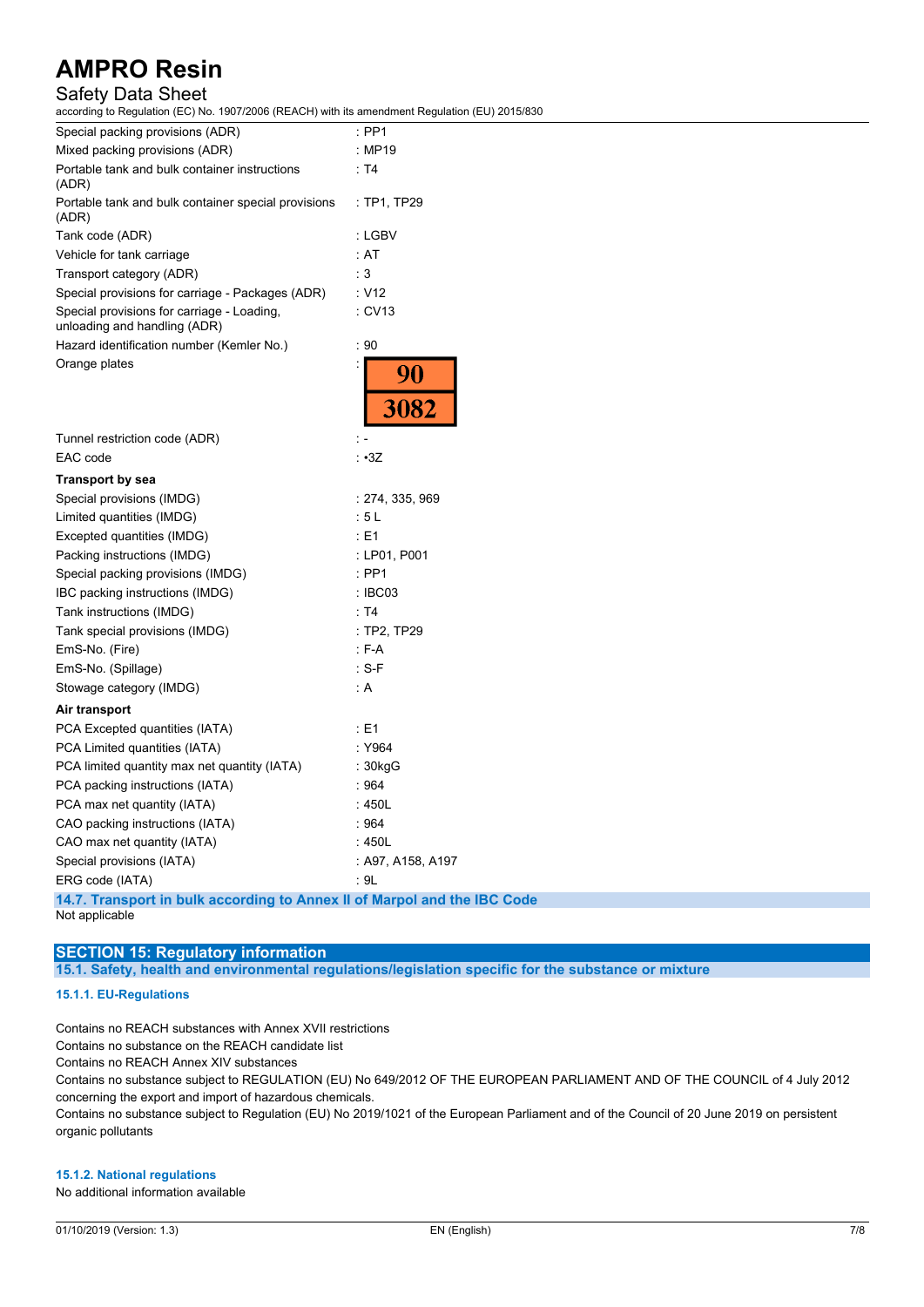### Safety Data Sheet

according to Regulation (EC) No. 1907/2006 (REACH) with its amendment Regulation (EU) 2015/830

#### **15.2. Chemical safety assessment**

No chemical safety assessment has been carried out

#### **SECTION 16: Other information**

| <b>Full text of H- and EUH-statements:</b>                                                                                |                                                                   |                                                                    |  |  |
|---------------------------------------------------------------------------------------------------------------------------|-------------------------------------------------------------------|--------------------------------------------------------------------|--|--|
| Acute Tox. 4 (Dermal)                                                                                                     | Acute toxicity (dermal), Category 4                               |                                                                    |  |  |
| Acute Tox. 4 (Inhalation)                                                                                                 | Acute toxicity (inhal.), Category 4                               |                                                                    |  |  |
| Acute Tox. 4 (Oral)                                                                                                       |                                                                   | Acute toxicity (oral), Category 4                                  |  |  |
| Aquatic Acute Not classified                                                                                              |                                                                   | Hazardous to the aquatic environment - Acute Hazard Not classified |  |  |
| Aquatic Chronic 2                                                                                                         | Hazardous to the aguatic environment - Chronic Hazard, Category 2 |                                                                    |  |  |
| Eye Irrit. 2                                                                                                              | Serious eye damage/eye irritation, Category 2                     |                                                                    |  |  |
| Skin Irrit. 2                                                                                                             | Skin corrosion/irritation, Category 2                             |                                                                    |  |  |
| Skin Sens. 1                                                                                                              | Skin sensitisation, Category 1                                    |                                                                    |  |  |
| H302                                                                                                                      | Harmful if swallowed.                                             |                                                                    |  |  |
| H312                                                                                                                      | Harmful in contact with skin.                                     |                                                                    |  |  |
| H315                                                                                                                      | Causes skin irritation.                                           |                                                                    |  |  |
| H317                                                                                                                      | May cause an allergic skin reaction.                              |                                                                    |  |  |
| H319                                                                                                                      | Causes serious eye irritation.                                    |                                                                    |  |  |
| H332                                                                                                                      | Harmful if inhaled.                                               |                                                                    |  |  |
| H411                                                                                                                      | Toxic to aquatic life with long lasting effects.                  |                                                                    |  |  |
| Classification and procedure used to derive the classification for mixtures according to Regulation (EC) 1272/2008 [CLP]: |                                                                   |                                                                    |  |  |
| Skin Irrit. 2                                                                                                             | H315                                                              | Calculation method                                                 |  |  |
| Eye Irrit. 2                                                                                                              | H319                                                              | Calculation method                                                 |  |  |
| Skin Sens. 1                                                                                                              | H317<br>Calculation method                                        |                                                                    |  |  |
| Aquatic Chronic 2                                                                                                         | H411<br>Calculation method                                        |                                                                    |  |  |

#### SDS EU (REACH Annex II)

This information is based on our current knowledge and is intended to describe the product for the purposes of health, safety and environmental requirements only. It should not therefore be construed as guaranteeing any specific property of the product The information contained within this document is Gurit copyright and any distribution or publication beyond the recipient's organisation is prohibited without Gurit's prior written consent.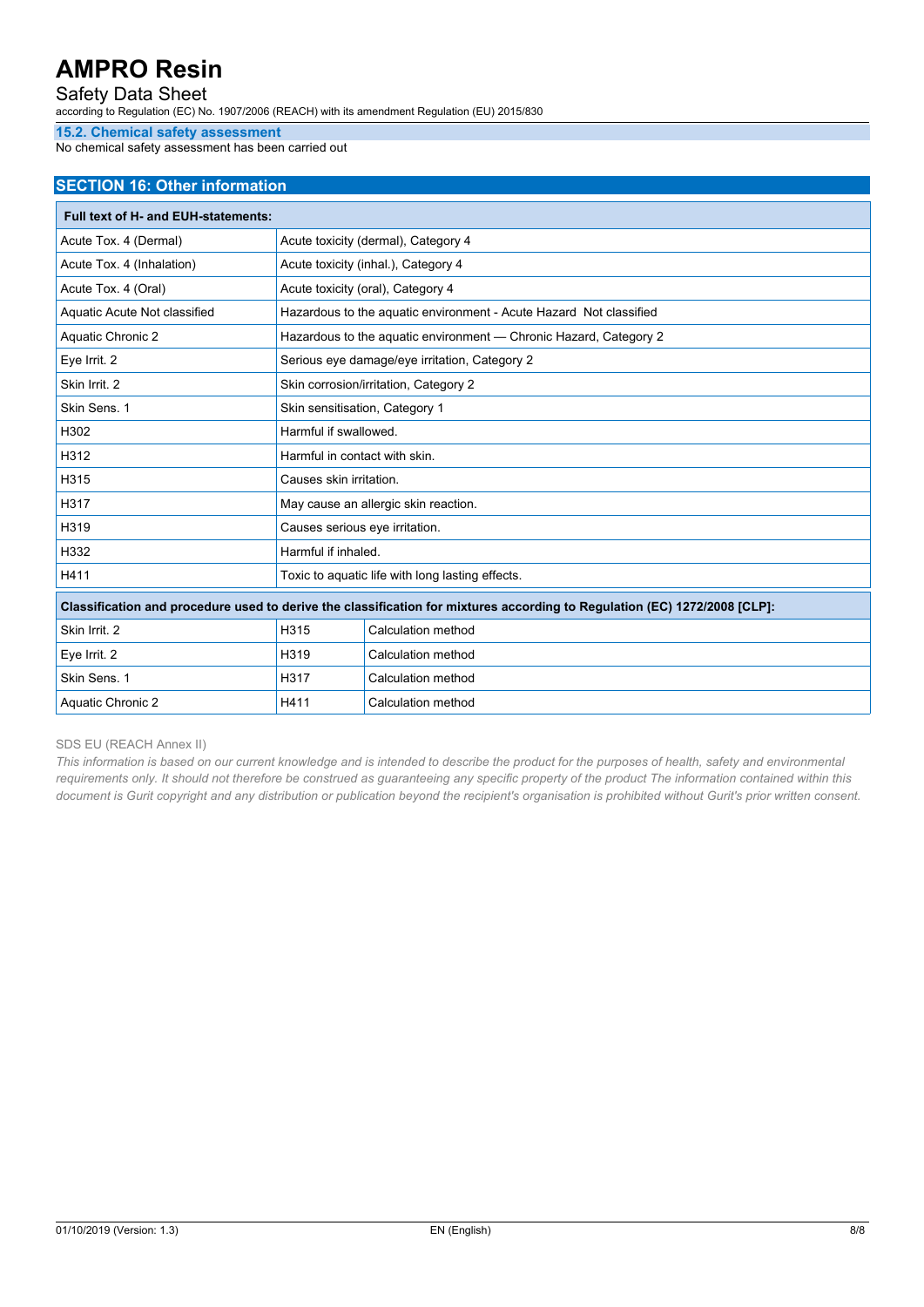

Safety Data Sheet

according to Regulation (EC) No. 1907/2006 (REACH) with its amendment Regulation (EU) 2015/830 Date of issue: 21/02/2019 Revision date: 01/10/2019 Supersedes: 06/06/2019 Version: 1.2

|                                                                                    | SECTION 1: Identification of the substance/mixture and of the company/undertaking                                                                |  |  |
|------------------------------------------------------------------------------------|--------------------------------------------------------------------------------------------------------------------------------------------------|--|--|
| 1.1. Product identifier                                                            |                                                                                                                                                  |  |  |
| Product form                                                                       | : Mixture                                                                                                                                        |  |  |
| Name                                                                               | : AMPRO Fast Hardener                                                                                                                            |  |  |
| Type of product                                                                    | : Hardener (Crosslinker)                                                                                                                         |  |  |
| Product group                                                                      | : Hardener                                                                                                                                       |  |  |
| 1.2. Relevant identified uses of the substance or mixture and uses advised against |                                                                                                                                                  |  |  |
| 1.2.1. Relevant identified uses                                                    |                                                                                                                                                  |  |  |
| Intended for general public                                                        |                                                                                                                                                  |  |  |
| Main use category                                                                  | : Industrial use Professional use Consumer use                                                                                                   |  |  |
| Industrial/Professional use spec                                                   | : None                                                                                                                                           |  |  |
|                                                                                    |                                                                                                                                                  |  |  |
| 1.2.2. Uses advised against                                                        |                                                                                                                                                  |  |  |
| No additional information available                                                |                                                                                                                                                  |  |  |
| 1.3. Details of the supplier of the safety data sheet                              |                                                                                                                                                  |  |  |
| Gurit (UK) Ltd                                                                     |                                                                                                                                                  |  |  |
| <b>St Cross Business Park</b>                                                      |                                                                                                                                                  |  |  |
| Newport<br>PO30 5WU Isle of Wight - United Kingdom                                 |                                                                                                                                                  |  |  |
| T +44 (0) 1983 828 000 (All Technical and Commercial Enquiries)                    |                                                                                                                                                  |  |  |
| Regulatory@gurit.com - www.gurit.com                                               |                                                                                                                                                  |  |  |
| 1.4. Emergency telephone number                                                    |                                                                                                                                                  |  |  |
| Emergency number                                                                   | 24 Hours<br>: Carechem 24: +44 (0) 1273 289451                                                                                                   |  |  |
|                                                                                    |                                                                                                                                                  |  |  |
| <b>SECTION 2: Hazards identification</b>                                           |                                                                                                                                                  |  |  |
| 2.1. Classification of the substance or mixture                                    |                                                                                                                                                  |  |  |
|                                                                                    |                                                                                                                                                  |  |  |
| Classification according to Regulation (EC) No. 1272/2008 [CLP]                    |                                                                                                                                                  |  |  |
| Acute toxicity (oral), Category 4                                                  | H302                                                                                                                                             |  |  |
| Skin corrosion/irritation, Category 1A                                             | H314                                                                                                                                             |  |  |
| Serious eye damage/eye irritation, Category 1                                      | H318                                                                                                                                             |  |  |
| Skin sensitisation, Category 1                                                     | H317                                                                                                                                             |  |  |
| Hazardous to the aquatic environment - Chronic Hazard, Category 3                  | H412                                                                                                                                             |  |  |
|                                                                                    |                                                                                                                                                  |  |  |
| Full text of H statements : see section 16                                         |                                                                                                                                                  |  |  |
| Adverse physicochemical, human health and environmental effects                    |                                                                                                                                                  |  |  |
|                                                                                    | Harmful if swallowed. Causes severe skin burns and eye damage. May cause an allergic skin reaction. Causes serious eye damage. Harmful to        |  |  |
| aquatic life with long lasting effects.                                            |                                                                                                                                                  |  |  |
| 2.2. Label elements                                                                |                                                                                                                                                  |  |  |
| Labelling according to Regulation (EC) No. 1272/2008 [CLP]                         |                                                                                                                                                  |  |  |
| Hazard pictograms (CLP)                                                            |                                                                                                                                                  |  |  |
|                                                                                    |                                                                                                                                                  |  |  |
|                                                                                    |                                                                                                                                                  |  |  |
|                                                                                    |                                                                                                                                                  |  |  |
|                                                                                    |                                                                                                                                                  |  |  |
|                                                                                    | GHS05<br>GHS07                                                                                                                                   |  |  |
| Signal word (CLP)                                                                  | : Danger                                                                                                                                         |  |  |
|                                                                                    |                                                                                                                                                  |  |  |
| Hazardous ingredients                                                              | : 3-aminomethyl-3,5,5-trimethylcyclohexylamine; 1,6-Hexanediamine, 2,2,4(or 2,4,4)-<br>trimethyl-; Phenol, styrenated; 1,3-Benzenedimethanamine; |  |  |
|                                                                                    | Trimethylhexamethylenediamine                                                                                                                    |  |  |
| Hazard statements (CLP)                                                            | : H302 - Harmful if swallowed.                                                                                                                   |  |  |
|                                                                                    | H314 - Causes severe skin burns and eye damage.                                                                                                  |  |  |
|                                                                                    | H317 - May cause an allergic skin reaction.                                                                                                      |  |  |
|                                                                                    | H412 - Harmful to aquatic life with long lasting effects.                                                                                        |  |  |
| Precautionary statements (CLP)                                                     | : P102 - Keep out of reach of children.                                                                                                          |  |  |
|                                                                                    | P260 - Do not breathe vapours.                                                                                                                   |  |  |
|                                                                                    | P264 - Wash hands thoroughly after handling.                                                                                                     |  |  |
|                                                                                    | P270 - Do not eat, drink or smoke when using this product.<br>P272 - Contaminated work clothing should not be allowed out of the workplace.      |  |  |
|                                                                                    | P273 - Avoid release to the environment.                                                                                                         |  |  |
| 2.3. Other hazards                                                                 |                                                                                                                                                  |  |  |
| No additional information available                                                |                                                                                                                                                  |  |  |
|                                                                                    |                                                                                                                                                  |  |  |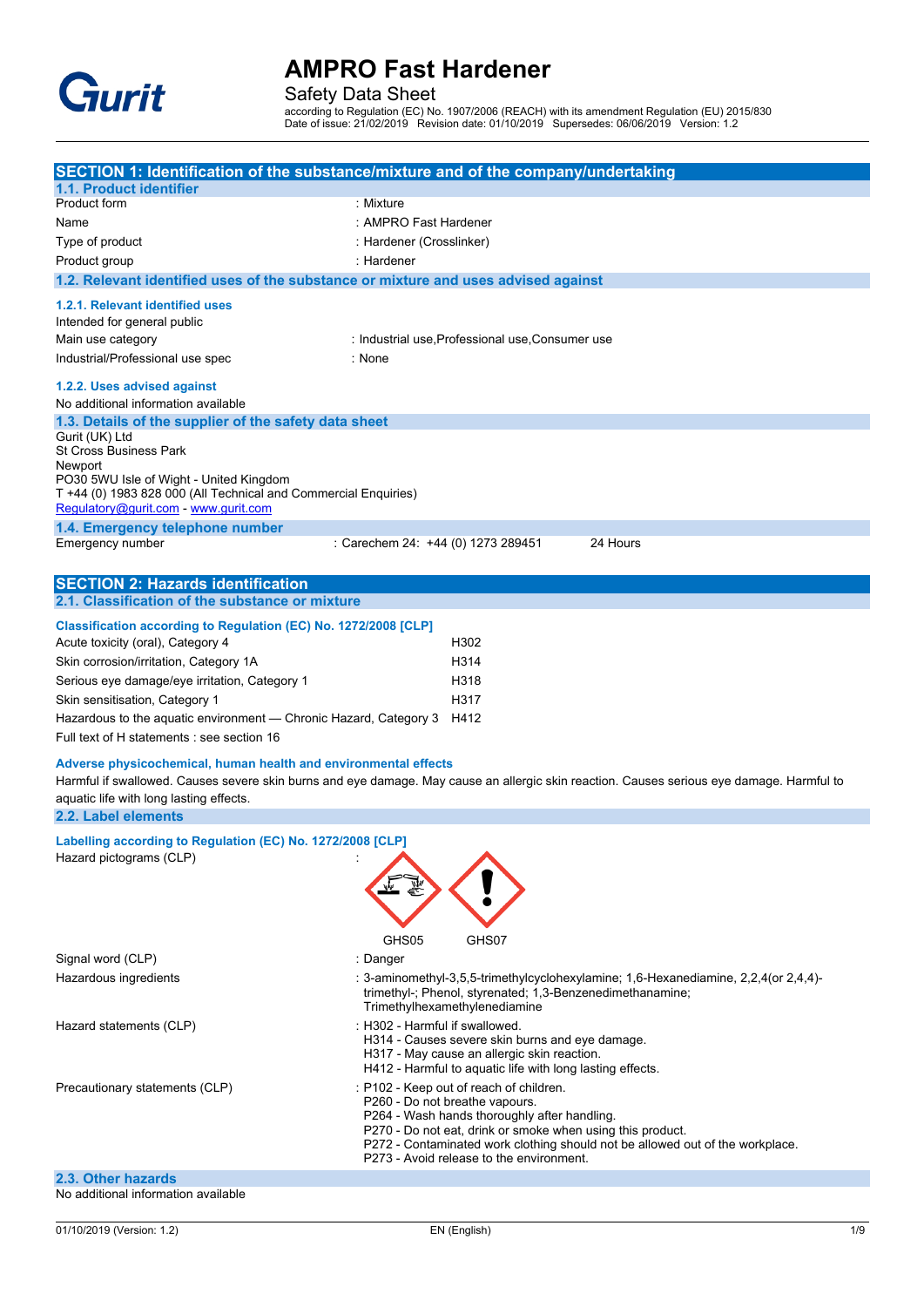Safety Data Sheet

according to Regulation (EC) No. 1907/2006 (REACH) with its amendment Regulation (EU) 2015/830

### **SECTION 3: Composition/information on ingredients**

### **3.1. Substances**

Not applicable **3.2. Mixtures**

| <b>Name</b>                                                   | <b>Product identifier</b>                                                                               | $\frac{9}{6}$                        | <b>Classification according to</b><br><b>Regulation (EC) No.</b><br>1272/2008 [CLP]                                                                                              |
|---------------------------------------------------------------|---------------------------------------------------------------------------------------------------------|--------------------------------------|----------------------------------------------------------------------------------------------------------------------------------------------------------------------------------|
| 3-aminomethyl-3,5,5-trimethylcyclohexylamine                  | (CAS-No.) 2855-13-2<br>(EC-No.) 220-666-8<br>(EC Index-No.) 612-067-00-9<br>(REACH-no) 01-2119514687-32 | $10 - 25$                            | Acute Tox. 4 (Oral), H302<br>Acute Tox. 4 (Dermal), H312<br>Skin Corr. 1B. H314<br>Skin Sens. 1, H317<br>Aquatic Chronic 3, H412                                                 |
| 1.3-Benzenedimethanamine                                      | (CAS-No.) 1477-55-0<br>(EC-No.) 216-032-5<br>(REACH-no) 01-2119480150-50                                | < 25                                 | Acute Tox. 4 (Oral), H302<br>Acute Tox. 4 (Dermal), H312<br>Acute Tox. 4<br>(Inhalation:dust.mist), H332<br>Skin Corr. 1B, H314<br>Skin Sens. 1, H317<br>Aquatic Chronic 3, H412 |
| 1,6-Hexanediamine, 2,2,4(or 2,4,4)-trimethyl-                 | (CAS-No.) 25513-64-8<br>(EC-No.) 247-063-2<br>(REACH-no) 01-2119560598-25                               | $5 - 25$                             | Acute Tox. 4 (Oral), H302<br>Skin Corr. 1A, H314<br>Eye Dam. 1, H318<br>Skin Sens. 1, H317                                                                                       |
| Trimethylhexamethylenediamine                                 | (CAS-No.) 25620-58-0<br>(EC-No.) 247-134-8                                                              | < 10                                 | Acute Tox. 4 (Oral), H302<br>Skin Corr. 1B, H314<br>Skin Sens. 1, H317                                                                                                           |
| Phenol, styrenated                                            | (CAS-No.) 61788-44-1<br>(EC-No.) 262-975-0                                                              | $1 - 10$                             | Skin Irrit. 2, H315<br>Skin Sens. 1, H317<br>Aquatic Chronic 2, H411                                                                                                             |
| p-toluenesulphonic acid (containing a maximum of 5%<br>H2SO4) | (CAS-No.) 104-15-4<br>(EC-No.) 203-180-0<br>(EC Index-No.) 016-030-00-2                                 | $<$ 3                                | Eye Irrit. 2, H319<br><b>STOT SE 3. H335</b><br>Skin Irrit. 2, H315                                                                                                              |
| <b>Specific concentration limits:</b>                         |                                                                                                         |                                      |                                                                                                                                                                                  |
| <b>Name</b>                                                   | <b>Product identifier</b>                                                                               | <b>Specific concentration limits</b> |                                                                                                                                                                                  |
| p-toluenesulphonic acid (containing a maximum of 5%<br>H2SO4) | (CAS-No.) 104-15-4<br>(EC-No.) 203-180-0<br>(EC Index-No.) 016-030-00-2                                 | (20 = < C < 100) STOT SE 3. H335     |                                                                                                                                                                                  |

Full text of H-statements: see section 16

| <b>SECTION 4: First aid measures</b>                                            |                                                                                                                                                         |  |
|---------------------------------------------------------------------------------|---------------------------------------------------------------------------------------------------------------------------------------------------------|--|
| 4.1. Description of first aid measures                                          |                                                                                                                                                         |  |
| First-aid measures general                                                      | : Call a physician immediately.                                                                                                                         |  |
| First-aid measures after inhalation                                             | : Remove person to fresh air and keep comfortable for breathing.                                                                                        |  |
| First-aid measures after skin contact                                           | : Rinse skin with water/shower. Take off immediately all contaminated clothing. Call a<br>physician immediately.                                        |  |
| First-aid measures after eye contact                                            | : Rinse cautiously with water for several minutes. Remove contact lenses, if present and<br>easy to do. Continue rinsing. Call a physician immediately. |  |
| First-aid measures after ingestion                                              | : Rinse mouth. Do not induce vomiting. Call a physician immediately.                                                                                    |  |
| 4.2. Most important symptoms and effects, both acute and delayed                |                                                                                                                                                         |  |
| Symptoms/effects after skin contact                                             | : Burns. May cause an allergic skin reaction.                                                                                                           |  |
| Symptoms/effects after eye contact                                              | : Serious damage to eyes.                                                                                                                               |  |
| Symptoms/effects after ingestion                                                | : Burns.                                                                                                                                                |  |
| 4.3. Indication of any immediate medical attention and special treatment needed |                                                                                                                                                         |  |
| Treat symptomatically.                                                          |                                                                                                                                                         |  |
| <b>CECTION E. Eirofiabting monetizes</b>                                        |                                                                                                                                                         |  |

| <b>SECTION 5: Firefighting measures</b>                    |                                                  |  |
|------------------------------------------------------------|--------------------------------------------------|--|
| 5.1. Extinguishing media                                   |                                                  |  |
| Suitable extinguishing media                               | : Water spray. Dry powder. Foam. Carbon dioxide. |  |
| Unsuitable extinguishing media                             | : Do not use a heavy water stream.               |  |
| 5.2. Special hazards arising from the substance or mixture |                                                  |  |
| Hazardous decomposition products in case of fire           | : Toxic fumes may be released.                   |  |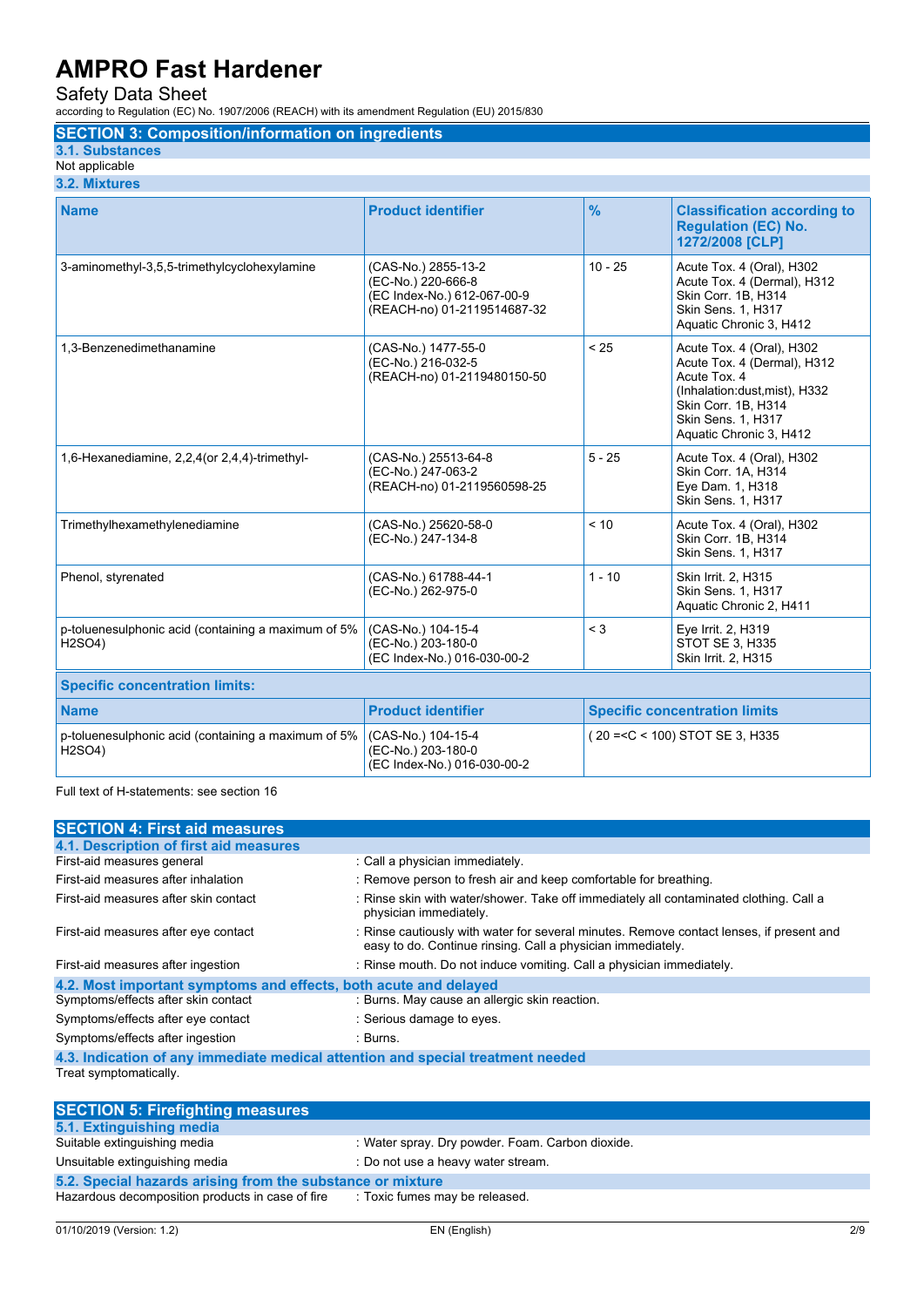### Safety Data Sheet

according to Regulation (EC) No. 1907/2006 (REACH) with its amendment Regulation (EU) 2015/830

| 5.3. Advice for firefighters   |                                                                                                                                             |
|--------------------------------|---------------------------------------------------------------------------------------------------------------------------------------------|
| Precautionary measures fire    | : Evacuate area.                                                                                                                            |
| Firefighting instructions      | : Exercise caution when fighting any chemical fire.                                                                                         |
| Protection during firefighting | : Do not attempt to take action without suitable protective equipment. Self-contained<br>breathing apparatus. Complete protective clothing. |
| Other information              | : Collect contaminated fire fighting water seperately. It must not enter drains.                                                            |

| <b>SECTION 6: Accidental release measures</b>                                                  |                                                                                                                                                                |  |  |  |
|------------------------------------------------------------------------------------------------|----------------------------------------------------------------------------------------------------------------------------------------------------------------|--|--|--|
| 6.1. Personal precautions, protective equipment and emergency procedures                       |                                                                                                                                                                |  |  |  |
| 6.1.1. For non-emergency personnel                                                             |                                                                                                                                                                |  |  |  |
| Protective equipment                                                                           | : Protective clothing.                                                                                                                                         |  |  |  |
| <b>Emergency procedures</b>                                                                    | : Ventilate spillage area. Avoid contact with skin and eyes. Do not breathe<br>dust/fume/gas/mist/vapours/spray.                                               |  |  |  |
| 6.1.2. For emergency responders                                                                |                                                                                                                                                                |  |  |  |
| Protective equipment                                                                           | : Do not attempt to take action without suitable protective equipment. For further information<br>refer to section 8: "Exposure controls/personal protection". |  |  |  |
| Emergency procedures                                                                           | : Ventilate area.                                                                                                                                              |  |  |  |
| <b>6.2. Environmental precautions</b>                                                          |                                                                                                                                                                |  |  |  |
| Avoid release to the environment. Notify authorities if liquid enters sewers or public waters. |                                                                                                                                                                |  |  |  |
| 6.3. Methods and material for containment and cleaning up                                      |                                                                                                                                                                |  |  |  |
| For containment                                                                                | : Collect spillage.                                                                                                                                            |  |  |  |
| Methods for cleaning up                                                                        | : Take up liquid spill into absorbent material.                                                                                                                |  |  |  |
| Other information                                                                              | : Dispose of materials or solid residues at an authorized site.                                                                                                |  |  |  |
| 6.4. Reference to other sections                                                               |                                                                                                                                                                |  |  |  |

For further information refer to section 13. For further information refer to section 8: "Exposure controls/personal protection".

| <b>SECTION 7: Handling and storage</b>                            |                                                                                                                                                                                                                                                                                                                                                                                                                       |
|-------------------------------------------------------------------|-----------------------------------------------------------------------------------------------------------------------------------------------------------------------------------------------------------------------------------------------------------------------------------------------------------------------------------------------------------------------------------------------------------------------|
| 7.1. Precautions for safe handling                                |                                                                                                                                                                                                                                                                                                                                                                                                                       |
| Precautions for safe handling                                     | : Ensure good ventilation of the work station. Avoid contact with skin and eyes. Do not<br>breathe dust/fume/gas/mist/vapours/spray. Wear personal protective equipment.                                                                                                                                                                                                                                              |
| Hygiene measures                                                  | : Wash contaminated clothing before reuse. Contaminated work clothing should not be<br>allowed out of the workplace. Do not eat, drink or smoke when using this product. Always<br>wash hands after handling the product. Separate working clothes from town clothes.<br>Launder separately. Wash hands and other exposed areas with mild soap and water<br>before eating, drinking or smoking and when leaving work. |
| 7.2. Conditions for safe storage, including any incompatibilities |                                                                                                                                                                                                                                                                                                                                                                                                                       |
| Storage conditions                                                | : Store locked up. Store in a well-ventilated place. Keep cool.                                                                                                                                                                                                                                                                                                                                                       |
| Storage temperature                                               | : $\leq$ 30 °C Possible pressure build-up                                                                                                                                                                                                                                                                                                                                                                             |
| Storage area                                                      | : Store away from heat. Store in a well-ventilated place.                                                                                                                                                                                                                                                                                                                                                             |
| Special rules on packaging                                        | : Keep only in original container.                                                                                                                                                                                                                                                                                                                                                                                    |
| 7.3. Specific end use(s)                                          |                                                                                                                                                                                                                                                                                                                                                                                                                       |
|                                                                   |                                                                                                                                                                                                                                                                                                                                                                                                                       |

|                                                                | <b>SECTION 8: Exposure controls/personal protection</b> |                   |                |                    |                   |
|----------------------------------------------------------------|---------------------------------------------------------|-------------------|----------------|--------------------|-------------------|
|                                                                |                                                         |                   |                |                    |                   |
| 8.1. Control parameters<br>No additional information available |                                                         |                   |                |                    |                   |
|                                                                |                                                         |                   |                |                    |                   |
| 8.2. Exposure controls                                         |                                                         |                   |                |                    |                   |
| Appropriate engineering controls:                              |                                                         |                   |                |                    |                   |
| Ensure good ventilation of the work station.                   |                                                         |                   |                |                    |                   |
| Personal protective equipment:                                 |                                                         |                   |                |                    |                   |
| Safety glasses.                                                |                                                         |                   |                |                    |                   |
| Hand protection:                                               |                                                         |                   |                |                    |                   |
| Protective gloves                                              |                                                         |                   |                |                    |                   |
| <b>Type</b>                                                    | <b>Material</b>                                         | <b>Permeation</b> | Thickness (mm) | <b>Penetration</b> | <b>Standard</b>   |
| Disposable gloves                                              | Nitrile rubber (NBR)                                    |                   |                |                    | <b>EN ISO 374</b> |
| Eye protection:                                                |                                                         |                   |                |                    |                   |
| Safety glasses                                                 |                                                         |                   |                |                    |                   |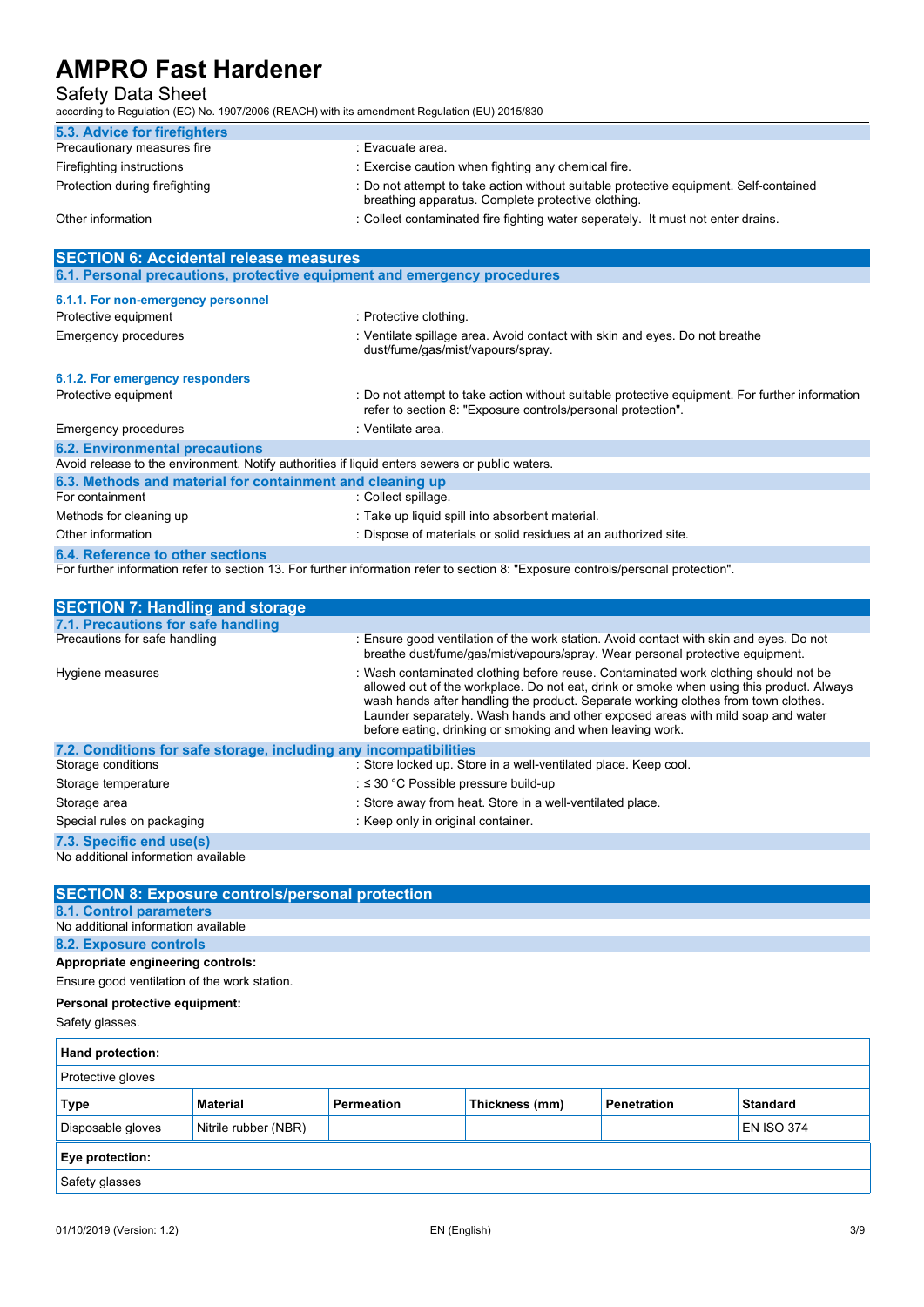### Safety Data Sheet

according to Regulation (EC) No. 1907/2006 (REACH) with its amendment Regulation (EU) 2015/830

| Skin and body protection:                                                                                                                                                          |                 |  |
|------------------------------------------------------------------------------------------------------------------------------------------------------------------------------------|-----------------|--|
| Wear suitable protective clothing                                                                                                                                                  |                 |  |
| Type                                                                                                                                                                               | <b>Standard</b> |  |
| Tyvek® Gown/Coveralls                                                                                                                                                              | EN 13034        |  |
| <b>Respiratory protection:</b>                                                                                                                                                     |                 |  |
| In case of insufficient ventilation, wear suitable respiratory equipment. Where exposure through inhalation may occur from use, respiratory<br>protection equipment is recommended |                 |  |

| <b>Device</b>        | Filter type       | Condition         | Standard      |
|----------------------|-------------------|-------------------|---------------|
| Disposable half mask | Gas/vapour filter | Vapour protection | <b>EN 405</b> |

#### **Personal protective equipment symbol(s):**



#### **Environmental exposure controls:**

Avoid release to the environment.

#### **Other information:**

Industrial and professional. Perform risk assessment prior to use. Do not eat, drink or smoke during use.

| <b>SECTION 9: Physical and chemical properties</b>         |                                                                    |  |
|------------------------------------------------------------|--------------------------------------------------------------------|--|
| 9.1. Information on basic physical and chemical properties |                                                                    |  |
| Physical state                                             | : Liquid                                                           |  |
| Appearance                                                 | : Mobile liquid.                                                   |  |
| Colour                                                     | : red brown.                                                       |  |
| Odour                                                      | : Amine-like.                                                      |  |
| Odour threshold                                            | : No data available                                                |  |
| рH                                                         | : $\approx 8$                                                      |  |
| Relative evaporation rate (butylacetate=1)                 | : No data available                                                |  |
| Melting point                                              | : Not applicable                                                   |  |
| Freezing point                                             | : No data available                                                |  |
| Boiling point                                              | : No data available                                                |  |
| Flash point                                                | $\therefore$ > 100 °C Estimated on the basis of the constituents : |  |
| Auto-ignition temperature                                  | : No data available                                                |  |
| Decomposition temperature                                  | : No data available                                                |  |
| Flammability (solid, gas)                                  | : Not applicable                                                   |  |
| Vapour pressure                                            | : No data available                                                |  |
| Relative vapour density at 20 °C                           | : No data available                                                |  |
| Relative density                                           | : No data available                                                |  |
| Density                                                    | : $0.99$ g/cm <sup>3</sup>                                         |  |
| Solubility                                                 | : No data available                                                |  |
| Log Pow                                                    | : No data available                                                |  |
| Viscosity, kinematic                                       | : $714.141$ mm <sup>2</sup> /s                                     |  |
| Viscosity, dynamic                                         | : 707 cP at 20 °C                                                  |  |
| <b>Explosive properties</b>                                | : No data available                                                |  |
| Oxidising properties                                       | : No data available                                                |  |
| <b>Explosive limits</b>                                    | : No data available                                                |  |
| 9.2. Other information                                     |                                                                    |  |

No additional information available

#### **SECTION 10: Stability and reactivity**

#### **10.1. Reactivity**

The product is non-reactive under normal conditions of use, storage and transport. Product is not explosive.

**10.2. Chemical stability**

Stable under normal conditions.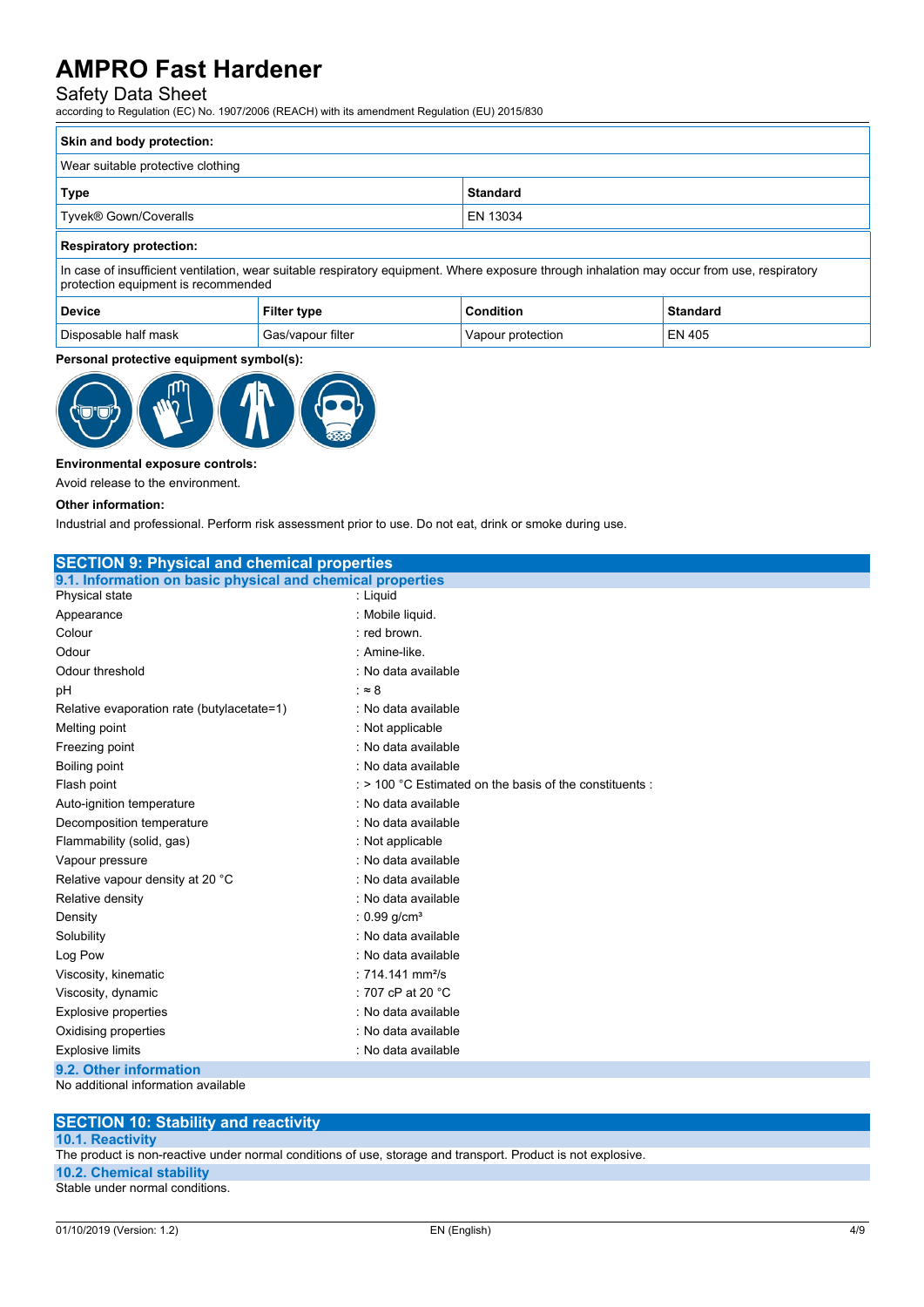### Safety Data Sheet

according to Regulation (EC) No. 1907/2006 (REACH) with its amendment Regulation (EU) 2015/830

#### **10.3. Possibility of hazardous reactions**

No dangerous reactions known under normal conditions of use.

#### **10.4. Conditions to avoid**

None under recommended storage and handling conditions (see section 7).

### **10.5. Incompatible materials**

No additional information available

#### **10.6. Hazardous decomposition products**

Under normal conditions of storage and use, hazardous decomposition products should not be produced.

| <b>SECTION 11: Toxicological information</b> |                          |
|----------------------------------------------|--------------------------|
| 11.1. Information on toxicological effects   |                          |
| Acute toxicity (oral)                        | : Harmful if swallowed.  |
| Acute toxicity (dermal)                      | : Not classified         |
| Acute toxicity (inhalation)                  | : Not classified         |
| ATE CLP (oral)                               | 1004.43 mg/kg bodyweight |

| 3-aminomethyl-3,5,5-trimethylcyclohexylamine (2855-13-2) |                |  |
|----------------------------------------------------------|----------------|--|
| LD50 oral rat                                            | 1030 mg/kg     |  |
| LD50 dermal rat                                          | $>$ 2000 mg/kg |  |
| LC50 inhalation rat (Dust/Mist - mg/l/4h)                | 5.01 mg/l/4h   |  |

| Phenol, styrenated (61788-44-1) |                |  |
|---------------------------------|----------------|--|
| LD50 oral rat                   | 2500 mg/kg     |  |
| LD50 dermal rabbit              | $> 7940$ mg/kg |  |

| 1,3-Benzenedimethanamine (1477-55-0)      |                          |  |  |  |
|-------------------------------------------|--------------------------|--|--|--|
| LD50 oral                                 | 930 ( $\leq$ 1180) mg/kg |  |  |  |
| LD50 dermal rat                           | 2000 mg/kg               |  |  |  |
| LD50 dermal rabbit                        | $>$ 3100 mg/kg           |  |  |  |
| LC50 inhalation rat (Dust/Mist - mg/l/4h) | 1.34 mg/l/4h             |  |  |  |

| Trimethylhexamethylenediamine (25620-58-0) |                                            |
|--------------------------------------------|--------------------------------------------|
| LD50 oral rat                              | $910$ mg/kg                                |
| Skin corrosion/irritation                  | : Causes severe skin burns and eye damage. |
|                                            | $pH: \approx 8$                            |
| Serious eye damage/irritation              | : Causes serious eye damage.               |
|                                            | $pH: \approx 8$                            |
| Respiratory or skin sensitisation          | : May cause an allergic skin reaction.     |
| Germ cell mutagenicity                     | : Not classified                           |
| Carcinogenicity                            | : Not classified                           |
| Reproductive toxicity                      | : Not classified                           |
| STOT-single exposure                       | : Not classified                           |
| STOT-repeated exposure                     | : Not classified                           |
| Aspiration hazard                          | : Not classified                           |
| <b>AMPRO Fast Hardener</b>                 |                                            |
| Viscosity, kinematic                       | 714.141 mm <sup>2</sup> /s                 |

| <b>SECTION 12: Ecological information</b> |                                                      |
|-------------------------------------------|------------------------------------------------------|
| <b>12.1. Toxicity</b>                     |                                                      |
| Ecology - general                         | : Harmful to aquatic life with long lasting effects. |
| Acute aguatic toxicity                    | : Not classified                                     |
| Chronic aquatic toxicity                  | : Harmful to aguatic life with long lasting effects. |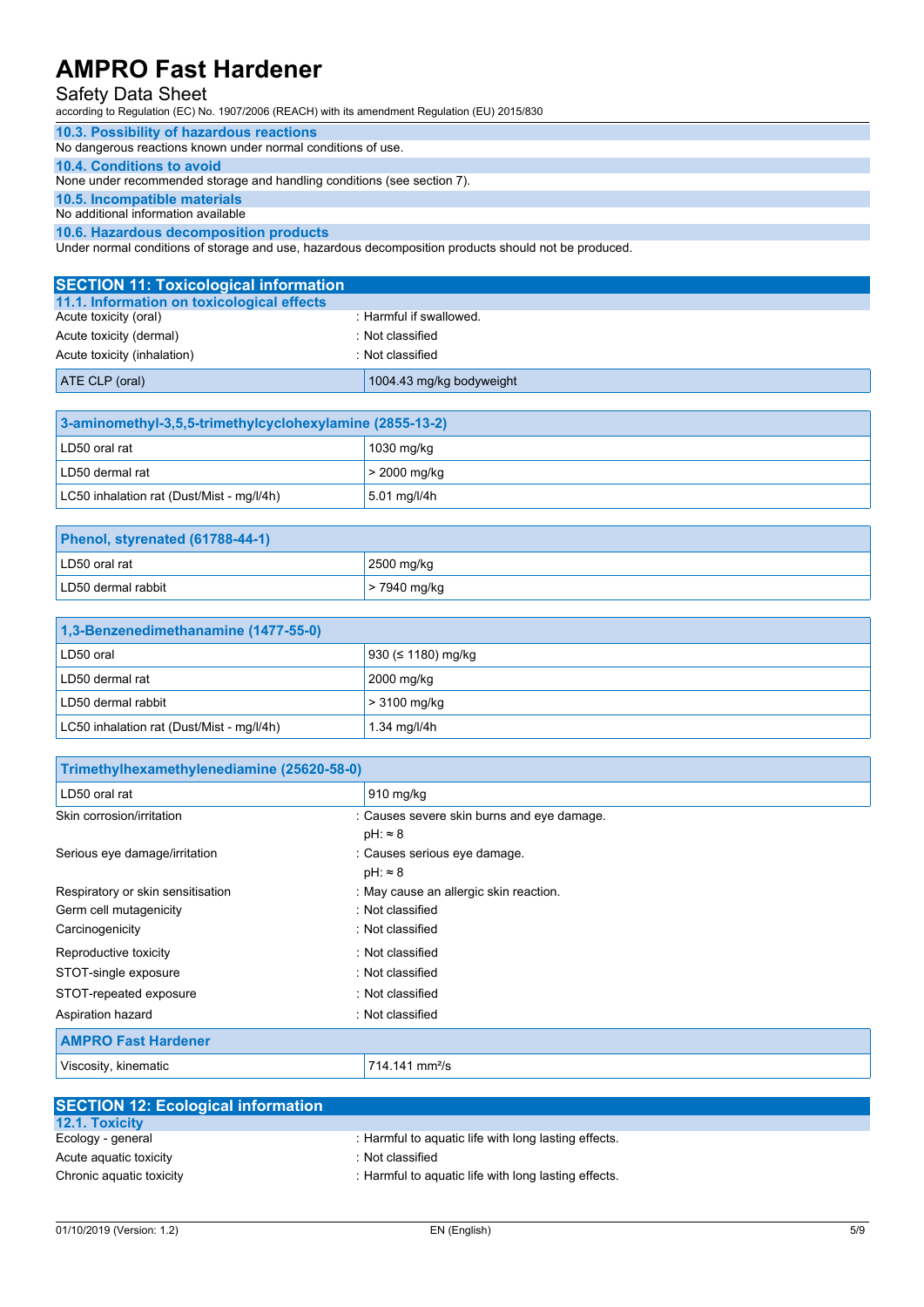### Safety Data Sheet

according to Regulation (EC) No. 1907/2006 (REACH) with its amendment Regulation (EU) 2015/830

| 3-aminomethyl-3,5,5-trimethylcyclohexylamine (2855-13-2) |                                                                |  |  |  |
|----------------------------------------------------------|----------------------------------------------------------------|--|--|--|
| EC50 Daphnia 1                                           | 14.6 - 21.5 mg/l (48 h - Species: Daphnia magna [semi-static]) |  |  |  |
| EC50 72h algae $(1)$                                     | 37 mg/l (Species: Desmodesmus subspicatus)                     |  |  |  |

| 1,3-Benzenedimethanamine (1477-55-0) |         |  |  |  |
|--------------------------------------|---------|--|--|--|
| EC50 72h algae $(1)$                 | 12 mg/l |  |  |  |

| Trimethylhexamethylenediamine (25620-58-0)                           |  |  |  |  |  |
|----------------------------------------------------------------------|--|--|--|--|--|
| 29.5 mg/l (Species: Desmodesmus subspicatus)<br>$EC50$ 72h algae (1) |  |  |  |  |  |
| 12.2. Persistence and degradability                                  |  |  |  |  |  |
| No additional information available                                  |  |  |  |  |  |
| 12.3. Bioaccumulative potential                                      |  |  |  |  |  |
| 3-aminomethyl-3,5,5-trimethylcyclohexylamine (2855-13-2)             |  |  |  |  |  |
| Log Pow<br>0.79 (at 23 °C)                                           |  |  |  |  |  |

| Phenol, styrenated (61788-44-1)            |  |  |  |  |  |  |
|--------------------------------------------|--|--|--|--|--|--|
| Log Pow<br>$> 4$ (at 22 °C)                |  |  |  |  |  |  |
|                                            |  |  |  |  |  |  |
| Trimethylhexamethylenediamine (25620-58-0) |  |  |  |  |  |  |
| Log Pow<br>$ 0.77$ (at 23 °C)              |  |  |  |  |  |  |
| 12.4. Mobility in soil                     |  |  |  |  |  |  |

|  |  |  | No additional information available |  |  |  |  |
|--|--|--|-------------------------------------|--|--|--|--|
|  |  |  |                                     |  |  |  |  |
|  |  |  |                                     |  |  |  |  |
|  |  |  |                                     |  |  |  |  |

#### **12.5. Results of PBT and vPvB assessment** No additional information available

### **12.6. Other adverse effects**

No additional information available

| <b>SECTION 13: Disposal considerations</b> |                                                                                                                |
|--------------------------------------------|----------------------------------------------------------------------------------------------------------------|
| 13.1. Waste treatment methods              |                                                                                                                |
| Regional legislation (waste)               | : Disposal must be done according to official regulations.                                                     |
| Waste treatment methods                    | : Dispose of contents/container in accordance with licensed collector's sorting instructions.                  |
| Product/Packaging disposal recommendations | : Avoid release to the environment. Dispose in a safe manner in accordance with<br>local/national regulations. |
| Ecology - waste materials                  | : Avoid release to the environment.                                                                            |
| European List of Waste (LoW) code          | : 08 04 09* - waste adhesives and sealants containing organic solvents or other dangerous<br>substances        |

## **SECTION 14: Transport information**

| In accordance with ADR / IATA / IMDG                                                                                                                                                |                                                                                                                                                                                    |                                                                                                                                                         |  |  |  |  |  |  |
|-------------------------------------------------------------------------------------------------------------------------------------------------------------------------------------|------------------------------------------------------------------------------------------------------------------------------------------------------------------------------------|---------------------------------------------------------------------------------------------------------------------------------------------------------|--|--|--|--|--|--|
| <b>ADR</b>                                                                                                                                                                          | <b>IMDG</b>                                                                                                                                                                        | <b>IATA</b>                                                                                                                                             |  |  |  |  |  |  |
| 14.1. UN number                                                                                                                                                                     |                                                                                                                                                                                    |                                                                                                                                                         |  |  |  |  |  |  |
| <b>UN 2735</b>                                                                                                                                                                      | <b>UN 2735</b>                                                                                                                                                                     | <b>UN 2735</b>                                                                                                                                          |  |  |  |  |  |  |
|                                                                                                                                                                                     | 14.2. UN proper shipping name                                                                                                                                                      |                                                                                                                                                         |  |  |  |  |  |  |
| POLYAMINES, LIQUID,<br>CORROSIVE, N.O.S.                                                                                                                                            | POLYAMINES, LIQUID,<br>CORROSIVE, N.O.S.                                                                                                                                           | Polyamines, liquid, corrosive, n.o.s.                                                                                                                   |  |  |  |  |  |  |
| <b>Transport document description</b>                                                                                                                                               |                                                                                                                                                                                    |                                                                                                                                                         |  |  |  |  |  |  |
| UN 2735 POLYAMINES.<br>LIQUID, CORROSIVE,<br>$N.O.S.$ (1.6-<br>Hexanediamine, 2,2,4(or<br>$2,4,4$ -trimethyl-; 3-<br>aminomethyl-3,5,5-<br>trimethylcyclohexylamine),<br>8, II, (E) | UN 2735 POLYAMINES,<br>LIQUID, CORROSIVE,<br>$N.O.S.$ $(1,6-)$<br>Hexanediamine, 2,2,4(or<br>$2,4,4$ -trimethyl- : 3-<br>aminomethyl-3,5,5-<br>trimethylcyclohexylamine),<br>8. II | UN 2735 Polyamines, liquid, corrosive, n.o.s. (1,6-Hexanediamine, 2,2,4 (or 2,4,4)-<br>trimethyl-; 3-aminomethyl-3,5,5-trimethylcyclohexylamine), 8, II |  |  |  |  |  |  |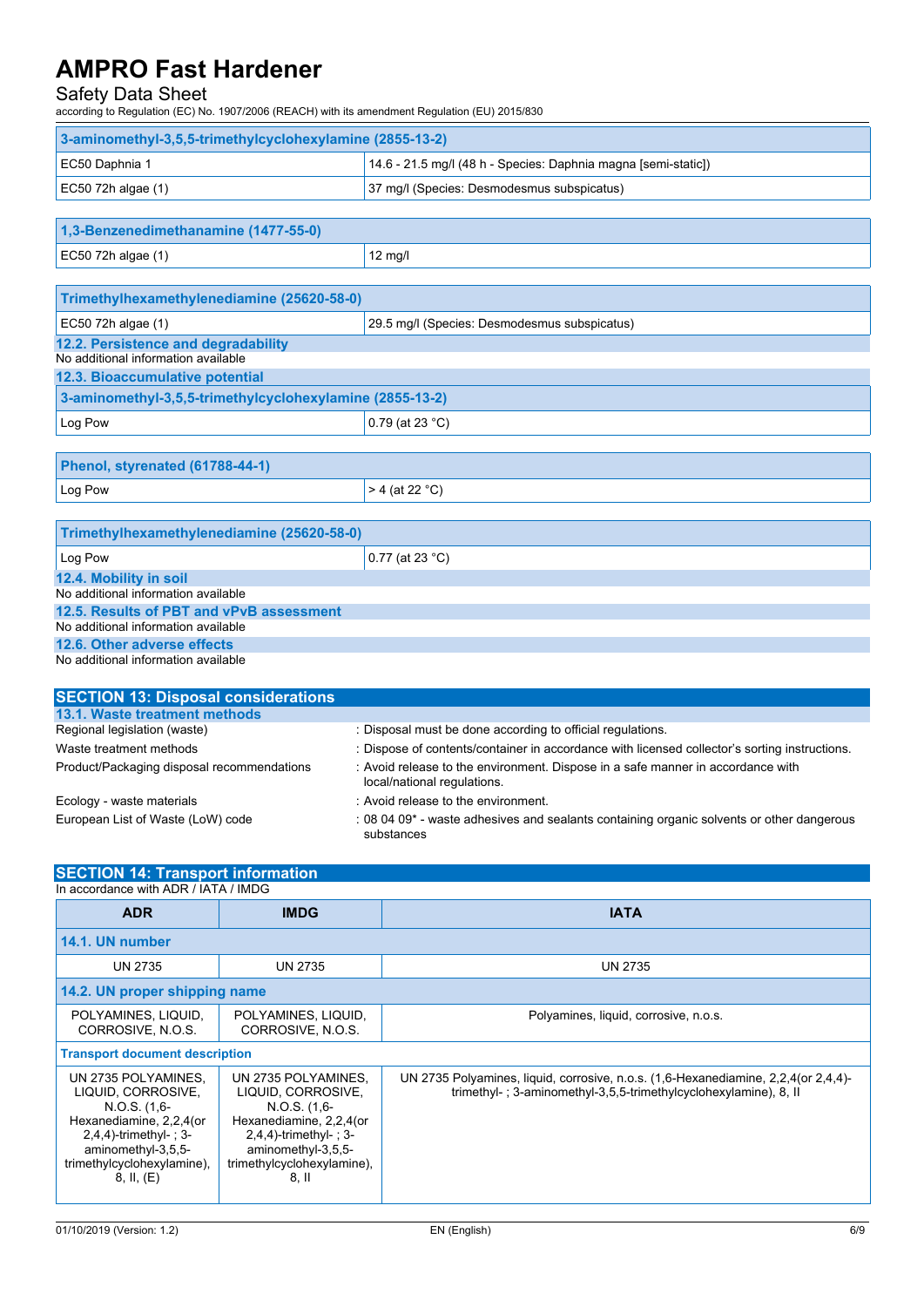## Safety Data Sheet

according to Regulation (EC) No. 1907/2006 (REACH) with its amendment Regulation (EU) 2015/830

| 14.3. Transport hazard class(es)                             |                                                                |                                                                                                                                                                                                                                                                                                           |  |  |  |  |
|--------------------------------------------------------------|----------------------------------------------------------------|-----------------------------------------------------------------------------------------------------------------------------------------------------------------------------------------------------------------------------------------------------------------------------------------------------------|--|--|--|--|
| 8                                                            | 8                                                              | 8                                                                                                                                                                                                                                                                                                         |  |  |  |  |
|                                                              |                                                                |                                                                                                                                                                                                                                                                                                           |  |  |  |  |
| 14.4. Packing group                                          |                                                                |                                                                                                                                                                                                                                                                                                           |  |  |  |  |
| Ш                                                            | Ш                                                              | Ш                                                                                                                                                                                                                                                                                                         |  |  |  |  |
| <b>14.5. Environmental hazards</b>                           |                                                                |                                                                                                                                                                                                                                                                                                           |  |  |  |  |
| Dangerous for the<br>environment : No                        | Dangerous for the<br>environment : No<br>Marine pollutant : No | Dangerous for the environment : No                                                                                                                                                                                                                                                                        |  |  |  |  |
| No supplementary information available                       |                                                                |                                                                                                                                                                                                                                                                                                           |  |  |  |  |
| 14.6. Special precautions for user                           |                                                                |                                                                                                                                                                                                                                                                                                           |  |  |  |  |
| <b>Overland transport</b>                                    |                                                                |                                                                                                                                                                                                                                                                                                           |  |  |  |  |
| Classification code (ADR)                                    |                                                                | : C7                                                                                                                                                                                                                                                                                                      |  |  |  |  |
| Special provisions (ADR)                                     |                                                                | : 274                                                                                                                                                                                                                                                                                                     |  |  |  |  |
| Limited quantities (ADR)                                     |                                                                | : 11                                                                                                                                                                                                                                                                                                      |  |  |  |  |
| Excepted quantities (ADR)                                    |                                                                | E2                                                                                                                                                                                                                                                                                                        |  |  |  |  |
| Packing instructions (ADR)                                   |                                                                | : P001, IBC02                                                                                                                                                                                                                                                                                             |  |  |  |  |
| Mixed packing provisions (ADR)                               |                                                                | : MP15                                                                                                                                                                                                                                                                                                    |  |  |  |  |
| Portable tank and bulk container instructions<br>(ADR)       |                                                                | : T11                                                                                                                                                                                                                                                                                                     |  |  |  |  |
| Portable tank and bulk container special provisions<br>(ADR) |                                                                | : TP1, TP27                                                                                                                                                                                                                                                                                               |  |  |  |  |
| Tank code (ADR)                                              |                                                                | : L4BN                                                                                                                                                                                                                                                                                                    |  |  |  |  |
| Vehicle for tank carriage                                    |                                                                | : AT                                                                                                                                                                                                                                                                                                      |  |  |  |  |
| Transport category (ADR)                                     |                                                                | : 2                                                                                                                                                                                                                                                                                                       |  |  |  |  |
| Hazard identification number (Kemler No.)                    |                                                                | :80                                                                                                                                                                                                                                                                                                       |  |  |  |  |
| Orange plates                                                |                                                                | 80<br>2735                                                                                                                                                                                                                                                                                                |  |  |  |  |
| Tunnel restriction code (ADR)                                |                                                                | E                                                                                                                                                                                                                                                                                                         |  |  |  |  |
| EAC code                                                     |                                                                | : 2X                                                                                                                                                                                                                                                                                                      |  |  |  |  |
| APP code                                                     |                                                                | $\colon$ B                                                                                                                                                                                                                                                                                                |  |  |  |  |
| <b>Transport by sea</b>                                      |                                                                |                                                                                                                                                                                                                                                                                                           |  |  |  |  |
| Special provisions (IMDG)                                    |                                                                | :274                                                                                                                                                                                                                                                                                                      |  |  |  |  |
| Packing instructions (IMDG)                                  |                                                                | : P001                                                                                                                                                                                                                                                                                                    |  |  |  |  |
| IBC packing instructions (IMDG)                              |                                                                | : IBC02                                                                                                                                                                                                                                                                                                   |  |  |  |  |
| Tank instructions (IMDG)<br>Tank special provisions (IMDG)   |                                                                | $:$ T11<br>: TP1, TP27                                                                                                                                                                                                                                                                                    |  |  |  |  |
| EmS-No. (Fire)                                               |                                                                | $: F-A$                                                                                                                                                                                                                                                                                                   |  |  |  |  |
| EmS-No. (Spillage)                                           |                                                                | $: S-B$                                                                                                                                                                                                                                                                                                   |  |  |  |  |
| Stowage category (IMDG)                                      |                                                                | : A                                                                                                                                                                                                                                                                                                       |  |  |  |  |
| Segregation (IMDG)                                           |                                                                | :SG35                                                                                                                                                                                                                                                                                                     |  |  |  |  |
| Properties and observations (IMDG)                           |                                                                | : Colourless to yellowish liquids or solutions with a pungent odour. Miscible with or soluble in<br>water. When involved in a fire, evolve toxic gases. Corrosive to most metals, especially to<br>copper and its alloys. Reacts violently with acids. Cause burns to skin, eyes and mucous<br>membranes. |  |  |  |  |
| Air transport                                                |                                                                |                                                                                                                                                                                                                                                                                                           |  |  |  |  |
| PCA Excepted quantities (IATA)                               |                                                                | : E2                                                                                                                                                                                                                                                                                                      |  |  |  |  |
| PCA Limited quantities (IATA)                                |                                                                | : Y840                                                                                                                                                                                                                                                                                                    |  |  |  |  |
| PCA limited quantity max net quantity (IATA)                 |                                                                | : 0.5L                                                                                                                                                                                                                                                                                                    |  |  |  |  |

PCA packing instructions (IATA) : 851 PCA max net quantity (IATA)  $\qquad 1$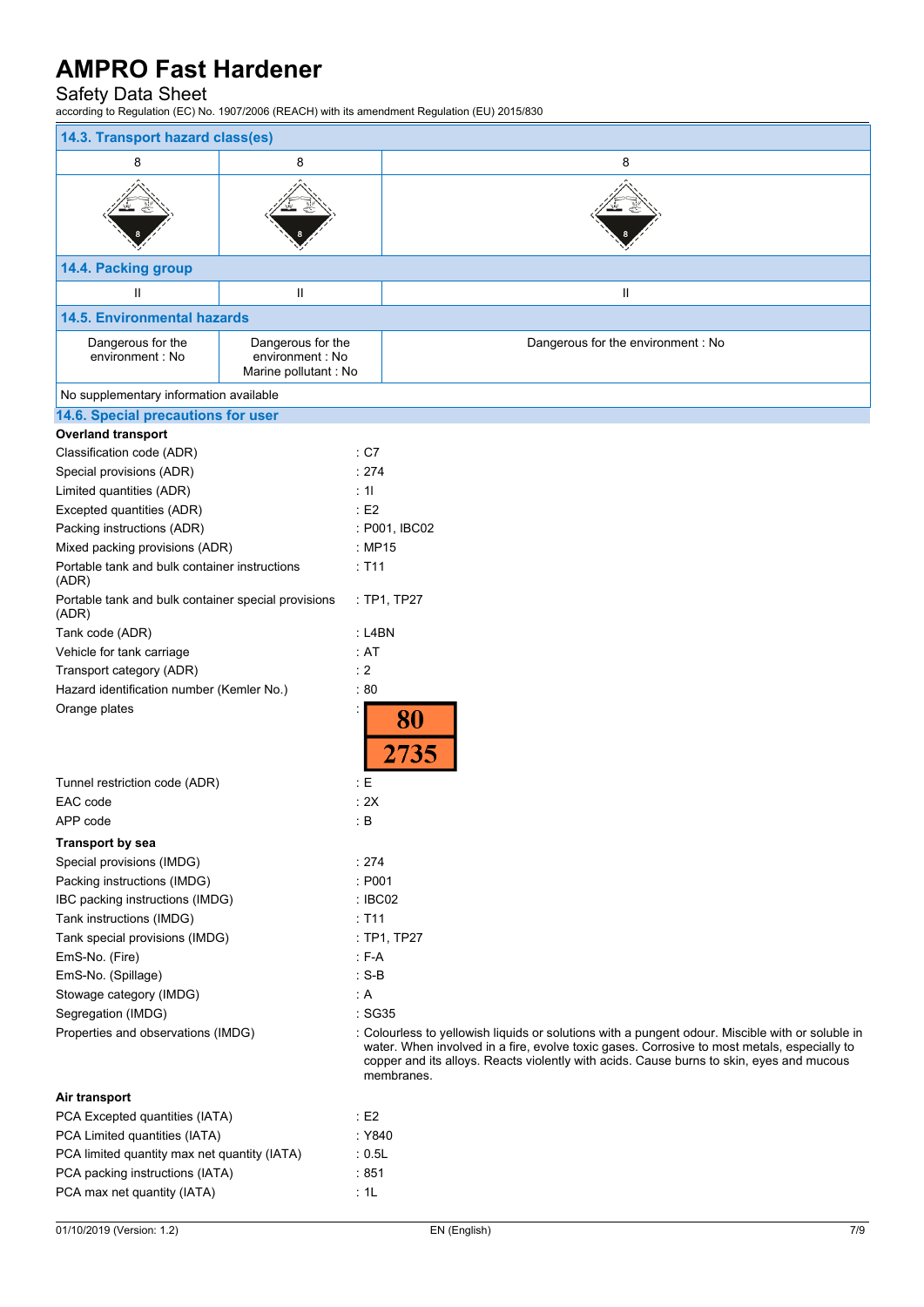### Safety Data Sheet

according to Regulation (EC) No. 1907/2006 (REACH) with its amendment Regulation (EU) 2015/830

| CAO packing instructions (IATA) | : 855      |
|---------------------------------|------------|
| CAO max net quantity (IATA)     | ∴ 30L      |
| Special provisions (IATA)       | : A3. A803 |
| ERG code (IATA)                 | : 8L       |

**14.7. Transport in bulk according to Annex II of Marpol and the IBC Code**

Not applicable

### **SECTION 15: Regulatory information**

**15.1. Safety, health and environmental regulations/legislation specific for the substance or mixture**

#### **15.1.1. EU-Regulations**

Contains no REACH substances with Annex XVII restrictions

Contains no substance on the REACH candidate list

Contains no REACH Annex XIV substances

Contains no substance subject to REGULATION (EU) No 649/2012 OF THE EUROPEAN PARLIAMENT AND OF THE COUNCIL of 4 July 2012 concerning the export and import of hazardous chemicals.

Contains no substance subject to Regulation (EU) No 2019/1021 of the European Parliament and of the Council of 20 June 2019 on persistent organic pollutants

#### **15.1.2. National regulations**

No additional information available

**15.2. Chemical safety assessment**

No chemical safety assessment has been carried out

### **SECTION 16: Other information**

| <b>Full text of H- and EUH-statements:</b>                                                                                |                                                                                            |                    |     |  |
|---------------------------------------------------------------------------------------------------------------------------|--------------------------------------------------------------------------------------------|--------------------|-----|--|
| Acute Tox. 4 (Dermal)                                                                                                     | Acute toxicity (dermal), Category 4                                                        |                    |     |  |
| Acute Tox. 4 (Inhalation:dust.mist)                                                                                       | Acute toxicity (inhalation: dust, mist) Category 4                                         |                    |     |  |
| Acute Tox. 4 (Oral)                                                                                                       | Acute toxicity (oral), Category 4                                                          |                    |     |  |
| <b>Aquatic Chronic 2</b>                                                                                                  | Hazardous to the aquatic environment - Chronic Hazard, Category 2                          |                    |     |  |
| Aquatic Chronic 3                                                                                                         | Hazardous to the aquatic environment - Chronic Hazard, Category 3                          |                    |     |  |
| Eve Dam. 1                                                                                                                | Serious eye damage/eye irritation, Category 1                                              |                    |     |  |
| Eye Irrit. 2                                                                                                              | Serious eye damage/eye irritation, Category 2                                              |                    |     |  |
| Skin Corr. 1A                                                                                                             | Skin corrosion/irritation, Category 1A                                                     |                    |     |  |
| Skin Corr. 1B                                                                                                             | Skin corrosion/irritation, Category 1B                                                     |                    |     |  |
| Skin Irrit. 2                                                                                                             | Skin corrosion/irritation, Category 2                                                      |                    |     |  |
| Skin Sens. 1                                                                                                              | Skin sensitisation, Category 1                                                             |                    |     |  |
| STOT SE <sub>3</sub>                                                                                                      | Specific target organ toxicity - Single exposure, Category 3, Respiratory tract irritation |                    |     |  |
| H302                                                                                                                      | Harmful if swallowed.                                                                      |                    |     |  |
| H312                                                                                                                      | Harmful in contact with skin.                                                              |                    |     |  |
| H314                                                                                                                      | Causes severe skin burns and eye damage.                                                   |                    |     |  |
| H315                                                                                                                      | Causes skin irritation.                                                                    |                    |     |  |
| H317                                                                                                                      | May cause an allergic skin reaction.                                                       |                    |     |  |
| H318                                                                                                                      | Causes serious eve damage.                                                                 |                    |     |  |
| H319                                                                                                                      | Causes serious eye irritation.                                                             |                    |     |  |
| H332                                                                                                                      | Harmful if inhaled.                                                                        |                    |     |  |
| H335                                                                                                                      | May cause respiratory irritation.                                                          |                    |     |  |
| H411                                                                                                                      | Toxic to aquatic life with long lasting effects.                                           |                    |     |  |
| H412                                                                                                                      | Harmful to aquatic life with long lasting effects.                                         |                    |     |  |
| Classification and procedure used to derive the classification for mixtures according to Regulation (EC) 1272/2008 [CLP]: |                                                                                            |                    |     |  |
| Acute Tox. 4 (Oral)                                                                                                       | H302                                                                                       | Calculation method |     |  |
| 01/10/2019 (Version: 1.2)                                                                                                 |                                                                                            | EN (English)       | 8/9 |  |